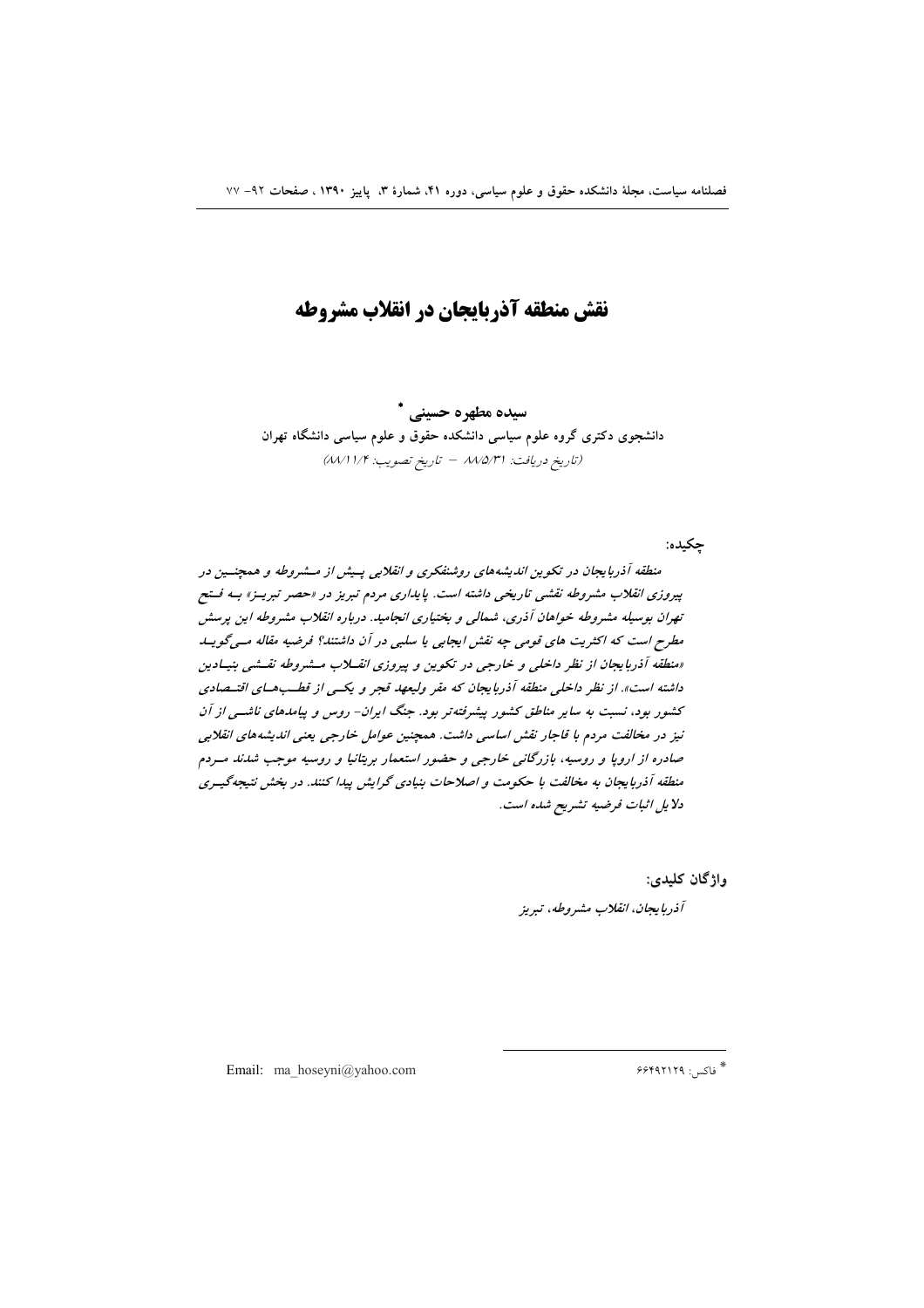#### مقدمه

درباره تاریخ معاصر ایران از سوی پژوهشگران ایرانی و خارجی پژوهش های متعدد انجام شــده اســت و بــه كــم و كيــف أن از ديــدگاههــاى مختلــف نظــرى (Theoretic) و عقيــدتى (Ideological) نگریسته شده است. پژوهشگران با توجه به میزان آشنایی از گذشته تاریخی ایران و همچنین عقاید شخصی خود، هر یک تاریخ ایران را به شکلی دیدهاند و بسیار اتفاق می افتـد که میان تحلیلهای آنها از وقایع ایران تضاد و تناقض وجـود داشـته باشـد. بـه عبـارت دیگـر، درباره علل و نتایج تحولات تاریخی ایران آرای بـسیار متنـوع ارائــه شــده اسـت. بــه انقــلاب مشروطه از یک دیـدگاه بــه منزلــه تحـول سیاســی و فرهنگــی ناشــی از تــرویج اندیــشههــای روشنفکران دینی و غیردینی نگریستهانـد و از دیـدگاهی دیگـر، آن را حرکتـی ملـی و میهنـی دانستهاند که در جریان آن شخصیتهای ملی و علمای دینی مـردم را در برابـر اسـتبداد بـسیج کردند. نظر سوم انقلاب را یک حرکت صنفی و لیبرالیستی میداند که تجار و قسشر سـرمایهدار آن روز اهداف خود را در چارچوب اَن تعقیب میکردند (هاشمی زمی، ۱۳۸۳: ۲۴).

به همان میزان که در باره کلیات تاریخ تحولات ایران – همچـون انقــلاب مــشروطه- آثــار متعدد ارائه شده است، در باره جزئیات تاریخی وقایع این مـرز و بـوم – دسـت کـم بــه زبـان فارسی– با تنوع زیادی روبهرو نیستیم و از این جهت امروز حتی به نسبت دوره مــشروطه کــه وقایع نگاریهای شخصی متعدد از فرهیختگان آن زمان در دسترس است، با کمبود آثار جدیــد يژوهشي درباره اجزاي سازنده اين دوره تاريخي سرنوشت ساز مواجه هستيم. انقلاب مشروطه از هر زاویهای که تحلیل شود نقش آذری ها را در جریان سازی سیاسی، پشتیبانی از اندیشههـا و شخصیتهای سیاسی و پیروزی یا شکست تنش ها و رقابتهای سیاسـی نمـی تـوان نادیــده گرفت. بررسی «نقش منطقه آذربایجان در انقـلاب مـشروطه» پژوهـشی اسـت کـه بـه مـسئله آذریها، به عنوان یکی از زوایای کمتر بررسی شدهی انقلاب مـشروطه پرداختـه اسـت. نقـش اقوام در انقلاب مشروطه چه از جهت ایجابی یعنی تاثیرات مثبت آنها بر روند انقلاب و چه از جهت سلبي يعني نقش منفي تنش هاي قومي در جريان انقلاب مورد نظر مقاله حاضـر اسـت. یرسش اصلی پژوهش آن است که «آذریها چه نقشی در انقــلاب مــشروطه داشــتند»؟ فــرض اصلی پژوهش بیان میدارد «منطقه آذربایجان از نظر داخلی و خارجی (بین|لمللی) در تکوین و پیروزی انقلاب مشروطه نقش بنیادین داشته است». برای رسیدن به پاسخ پرسش و ارزیبابی فرضیه، از منابع کتابخانهای شامل کتـب، پــژوهش هــا و مقــالاتی کــه بــه انقــلاب مــشروطه و جریانهای درگیر آن پرداختهاند، استفاده شده و بهویژه از منابع تحلیلی که با دیدگاههای جامعه شناختی به این واقعه تاریخی نگریستهاند؛ بهره گیری شده است. با مراجعه به تـاریخ تفکـرات سیاسی، دادههای به دست آمده، توصیف و سپس تحلیل شده است.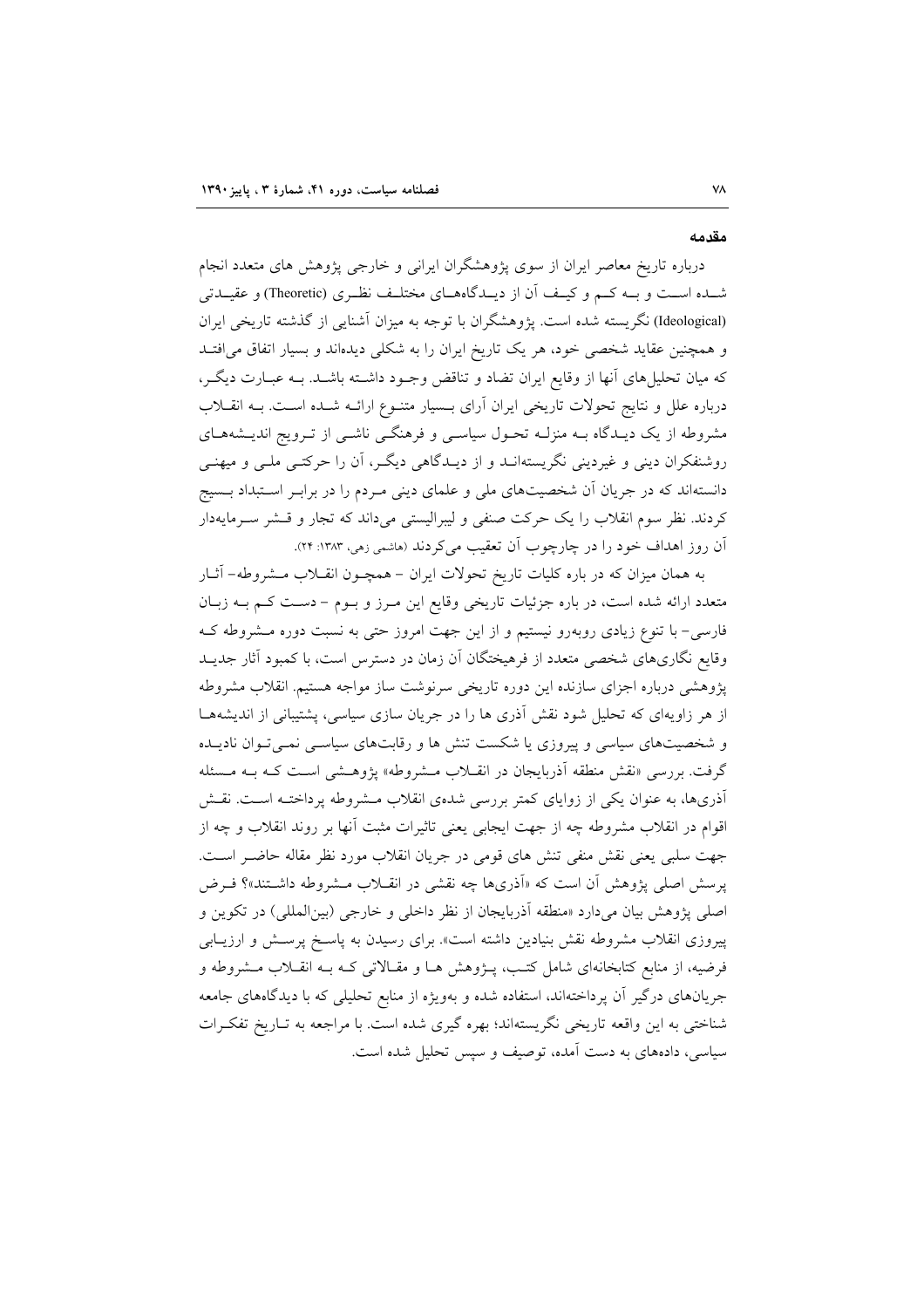در بخش نخست مقاله به ویژگیهای خاص انقلاب مــشروطه، وضــعیت سیاســی ایــران و شرايط طبقه حاكمه در زمان به وجود آمدن انديشه و جنبشي كه منتهى به انقلاب مــشروطه در سال ۱۲۸۵ هـ/۱۳۲۴ق/۱۹۰۶م شد، اشاره شده است. محتـوای بخـش دوم و سـوم پاسـخ بـه یرسش پژوهش درباره نقش مثبت و سپس منفی اَذریها در انقلاب مشروطه اسـت. در بخــش سوم، ابتدا اتحاد گروه ها و دستههـاى مختلـف حـول اهـداف انقلابـي كـه موجـب پيـروزي انقلابیون شد، مطالعه شده و سپس فروپاشی این اتحاد میان انقلابیون و آشکار شدن تــضادهای فکری، عقیدتی، میان شهری، میان گروهی و قومی- زبانی که به عنوان عاملی منفـی بـه جنـگ داخلی و سربر آوردن استبداد رضاخانی منجر شد مورد بحث قرار گرفته است. در بخش چهارم علل اهمیت تبریز در آغاز و انجام انقلاب مــشروطه بازشناســی شــده اســت. در بخــش پــنجم درباره علل و پیامدهای چندپارگی قومیتی در ایران و نقش ایجابی (مثبت) و سلبی (منفی) ایــن يديده در جريان انقلاب بحث شده است.

### ۱– ایران در آستانه جنبش مشروطه

انقلاب مشروطه در تاريخ انقلاب هاي جهان از دو جهت منحصر بـه فـرد و ويــژه اسـت. یکی اینکه مجریان أن یعنی رهبران انقلابی از میان طبقـات حــاکم، اشــراف و رجــال برجــسته کشور برخاسته بودند. روشنفکران برخاسته از طبقه متوسط جدید و وابسته بـه طبقـات بـالای اجتماعی از عوامل عمده ساخت دولتی جدید بودند که پس از انقـلاب مـشروطه برقـرار شـد (بشیریه، ۱۳۸۰: ۲۵۷). عامل ویژه دیگر که در انقلاب ۱۹۱۱–۱۹۰۶ نقش داشت جایگاه علمـا در آن بود (Keddie, 1995: 100-106) و (بصيرت مـنش، ١٣٨٥). انقلاب در محيطي رخ داد كـه هــم طبقــات بالای اجتماعی و هم علمای دینی حامل تفکر تحول خواهی بودند (نجفی، ١٣٧٩: ١٩٩). بــه ســخن روشن این دو قشر اجتماعی، روشنگران و روشـنفکران جامعـه را تـشکیل مـیدادنـد. پـس از صفویه در حافظه تاریخی مردم ایران، علما بیشتر به عنوان قهرمانان ناکام عدالت شناخته شدند. برخی از علما در برابر قدرت گرفتن حاکمان و نیز خارجیان و حتی گاهی در برابـر بازرگانــان می ایستادند. طبقات متوسط بیشتر از میان حکومت مستبد مرکزی کـه بـه خـارجی هـا خـدمت می کرد و علما، گروه دوم را انتخاب می کردند (Keddie, 1995: 91). با توجه به نوع رابطه مـردم و روحانیت همانطور که کدی اشاره کرده است نقــش علمــای شــیعی ایرانــی در بــسیج ســریع دستههای مختلف مردم در شورشها و انقلابهای اجتماعی بی همتا بـوده اسـت (65 :1995) و در بسیاری از برههها آنها «پیشاپیش نهضتهای اجتماعی ایران» قـرار داشــتند (مـومنی، ۱۳۵۲: ۵۳). بزرگ ترین ابزار تاثیر نیروهای دینی با محوریت مجتهدان، علما، امامان مساجد و واعظان بهـره بر داری از محافل دینی و منبرها برای ایجاد سدی در برابر تعدیات دولت به منزله هسته جامعه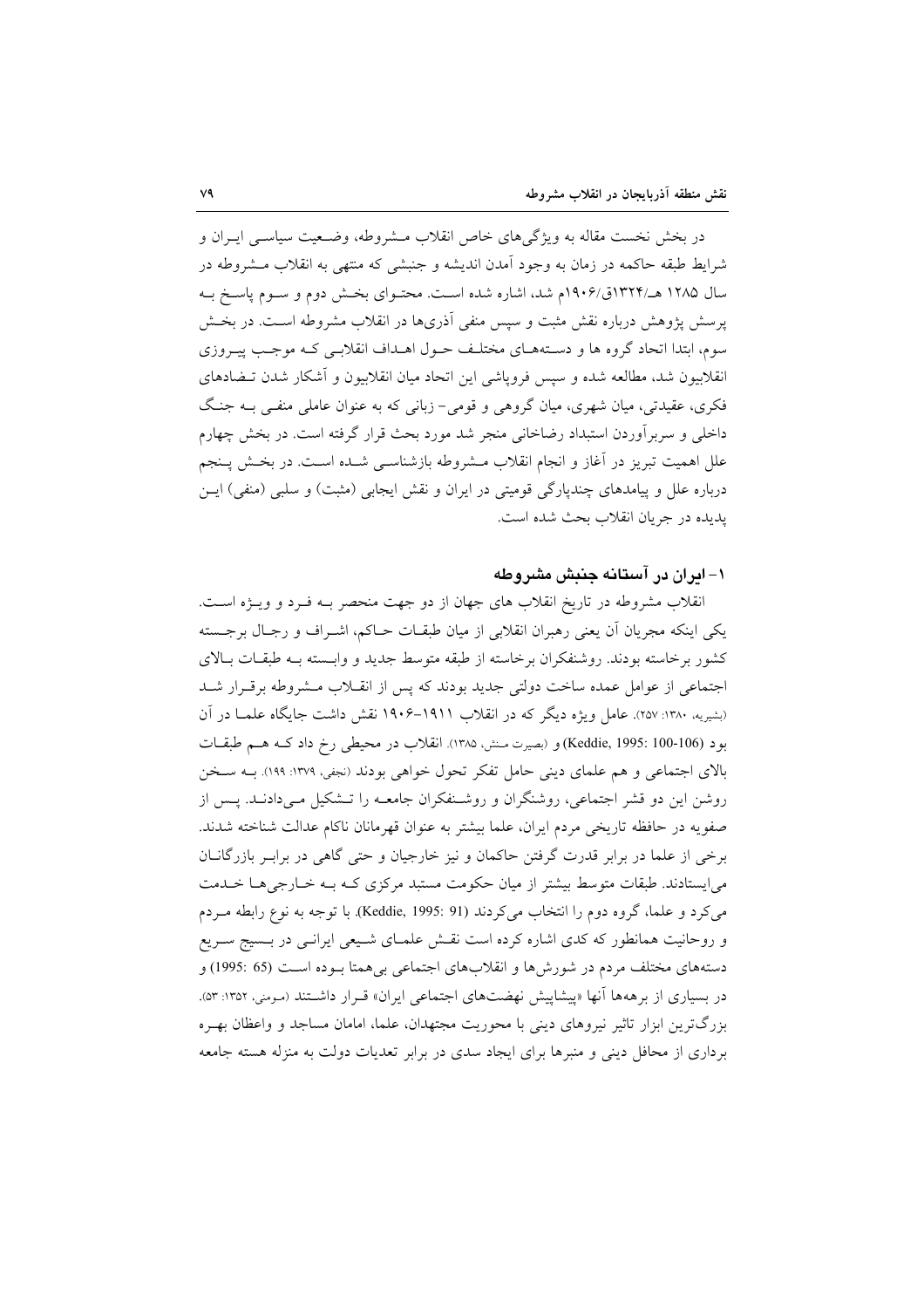مدنی سنتی بود. دولت قاجار نیز بهطورکلی با وجود کـشمکش بـا طبقـه روحانیـت، بـه دلیـل سرشت دینی کل مردم ایران، ارزش و جایگاهی والا برای دین قائل بود و سلاطین قجر ارتباط منظم و مستمری با رهبران دینی داشتند (بصیرت منش، ۱۳۸۵: ۲۹؛حائری، ۱۳۶۴: ۷۵-۸۵ و ۱۰۴-۱۲۲).

نمایندگان نیروی روشنفکری افزون بر تجار بین|لمللـی و بازرگانــان فرنـگ رفتــه، کــسانی بودند که از زمان عباس میرزای ولیعهد برای کسب علوم و فنون جدید به خارج از کشور رفته بودند. رهبران و اعضای برجسته این نیرو یا از میان طبقات حاکم برخاسته بودنـد یـا از سـوی آنها حمایت می شدند. از جمله اقدامات اولیه این افراد کـه نـشان دهنـده نفـوذ روشـنگری بـه جامعه سنتی و شرقی ایران بود، ایجاد چاپخانه و نخستین ارتش مدرن ایـران در تبریـز، انتـشار روزنامه به زبان ترکی در اسلامبول (استانبول) و باکو و به زبان فارسی در باکو، هند و تهـران و انتشار خاطرات سفرهای خارجی بود (خواجه سروی، ۱۳۸۲: ۱۵۶). در نظـام سیاســی قاجـار پـس از یادشاه (دربار تهران) و ولیعهد (دارالسلطنه تبریز)، گروه انبوه شـاهزادگان دارای اهمیـت زیـاد بودند. آنها در تعیین سنخ حکومت، چگونگی اعمـال قــدرت، اداره امــور سیاســی و اقتــصادی مملکت نقشی موثر بازی میکردند. اهمیت سیاسی شاهزادگان از آن رو بود که سلسله قاجبار در طول ۱۳۰ سال حکومتداری میکوشید فرمانروایان ایالات و ولایات را از میان کسانی انتخاب کند که در رگهای آنها «خون شاهی» در جریان باشد. شاهزادگان برای اعمال حاکمیت خود دستگاه عریض و طویل اداری در گوشه گوشه مملکت ایجاد کرده بودنـد. گـسترش ایـن دیوانسالاری نقش شاهزادگان را در تصمیمات مملکتی بیشتر و بیـشتر مـی کـرد و بـسیاری از روشنفکران از میان آنها برخاستند (ازغندی، ۱۳۷۹: ۸۷). از ابتدا در میان این شاهزادگان و وابــستگان آنها اندیشههای منتقد و روشنگرانه وجود داشت که بهویژه از زمان ناصرالدین شاه که به عنوان اصلاح طلب ترين پادشاه قاجار به نسبت بقيه شاهان قجر «از فهم سياسي خوبي برخوردار» بود (ازغندي، ١٣٧٩: ٨٣)، فرصت بروز و ظهور پيـدا كردنـد (عـاملي رضـايي، ١٣٨٩: ۵٨). رهبـران مـشروطه بخصوص در جناح معتدلین و تا حدودی نیز لیبرالها از روشنفکران طبقه حاکمه بودند.

افزون بر پیدایی تفکر اصلاح طلب، با الهام از غرب یا با اتکا به نهـادِ روز بــه روز درحـال تقویت روحانیت، عامل دیگر که در تـضعیف قاجـار نقـش داشـت شکـست مـصلحین درون حکومتی بود. میرزا تقی خان فراهانی (امیر کبیر) که خود از میان طبقات پایین اجتماع برخاسته بود و حاج میرزا حسین خان سپهسالار، نماینده رجال اشرافی غربی مــاّب (زیبـاکلام، ۱۳۷۸: ۳۲۶-۲۳۱) کوشیدند برخی عناصر ناکارای نهادینه را از نظام حکومتی قجری حذف کنند و بـه جـای آنها بر ظرفیتهای کارآمدی آن نظام بیفزایند و هر دو در تحقق آرمان هایشان نـاموفق بودنــد. نتيجه آنكه منتقدين و مخالفين از آن پــس بــه امكــان اصــلاح در چــارچوب نظــام و نظامنامــه حكومتي قاجار بدبين و از آن نااميد شدند (عنايت، ٣٨٠٪ ٢٧٧). خواستِ مشروطه شدن حكومت يا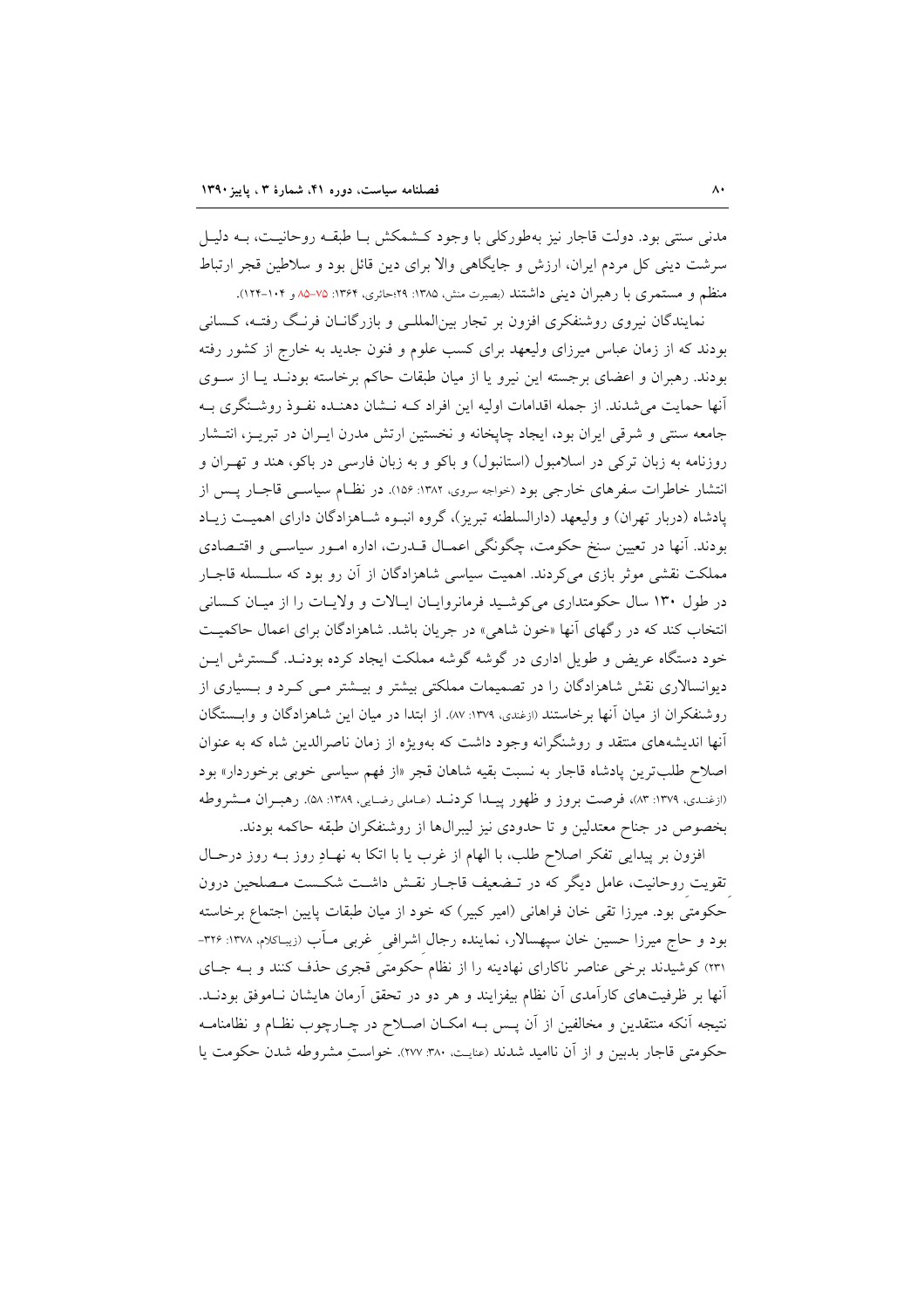مقيد كردن حكومت سلطنتي به قوانين نوشته شده، نشان دهنده بـدبيني عميــق رجـال سياســي ایران به دربار و شاه بود.

درباره شخصیت مظفرالدین شاه و نقش وی در انقلاب مشروطه دو نظر وجود دارد. برخی در کل او را فردی دینی و خیرخواه میدانند که بر خلاف پسرش محمـد علـی میـرزا، لجـوج، قدرت طلب و دیکتاتور نبود: «مظفرالدین شاه شخصیتی آرام، معتدل و سلیم الـنفس داشـت و بنابراین پیشبرد مشروطه در زمان وی با سهولت انجام شد» (زیباکلام، ۱۳۸۳: ۳۷). برخی دیگر وی را فردی ضعیف النفس و بیمار میدانند که زحمتِ پرداختن به امور مملکتی را به خود نمیداد و همه را به مشاورین چاپلوسش محول می کرد؛ گرچه حتی اگر می خواست تـوان کـشورداری را نداشت. به نوشته اعلم الدوله «مظفرالدين شاه از همه چيز و همه كس مي ترسـيد؛ از رعـد و برق و صداهای ناگهانی میترسید؛ از آدمهای ناشناس و از کسانی که برای نخستین بار پیـشش می آمدند، می ترسید؛ از عذاب آخرت و مسئولیتهای وجدانی می ترسید...» (برزگر، ۱۳۸۳: ۹۲). به هر حال، مظفرالدین شاه سه هفته پس از تحصن معترضان در سـفارت انگلـیس مـشیر الدولـه یکی از رجال برجسته آزادیخواه را به نخست وزیری برگزید و اعلامیه تشکیل مجلس شورای ملی را امضا کرد و پنج روز پس از آن در گذشت. بدین ترتیب، انقلاب پایان یافتـه بــود ولــی مبارزه برای مشروطیت تازه آغاز شده بود (ابراهامیان، ۱۳۷۷: ۱۰۹). انقلاب مشروطه بنـا بــه دلایلــی بدون خونریزی (به نسبت انقلاب های معروف دنیا) و بسیار سریع به نتیجه رسید. عمدهتـرین دلایل پیروزی زودرس و اَسان انقلاب اَن بود که انقلابیون خود از طبقـات حـاکم یـا طبقـات بالای اجتماعی بودند. شخصیت ضعیف شـاه قاجـار و حمایـت بـی دریـغ و سـفت و سـختِ علمای طراز اول شیعه در نجف، کربلا، قم و تهران (تفیزاده، ۱۳۸۲: ۱۹) از انقلاب علل دیگر پس پیروزی شیرین بودند (نجفی، ۱۳۷۹: ۶۹ و۹۵). حتی بازرگانان و روشنفکران که داعیه داران تحولات ایران مدرن بودند سعی میکردند پای عالمان برجسته را به میدان وقایع اجتماعی بکـشند تـا از اين طريق كسب مشروعيت كنند (Keddie, 1995: 64).

### ۲- انقلاب مشروطه و اقوام ابرانی

شواهد تاریخی نقش دوگانه منطقه آذربایجان در تحکیم پایههای انقلاب مشروطه و سـپس بروز دودستگی میان انقلابیون را تایید میکنند. ورود سایر اقوام به جریان انقــلاب در ایــن امــر تاثيرِ گذار بوده است (حسيني، ١٣٨٥: ١۶۶). بلافاصله يس از انقلاب مـشروطه دههـا انجمـن قـومي، سیاسی و اجتماعی نخستین نطفههای تشکا هـای مـدرن سیاسـی و اجتمـاعی را پایـه گـذاری کردند. این ساختار نهادی مدرن در تقابل با نظام سیاسی سـنتی و دیوانـسالاری نظـامی– اداری متمرکز سنتی ایران عصر قاجار قرار داشت (رویدل، ۱۳۸۲: ۳۳۴). انقلاب برآینــد صـف آرایــی ســه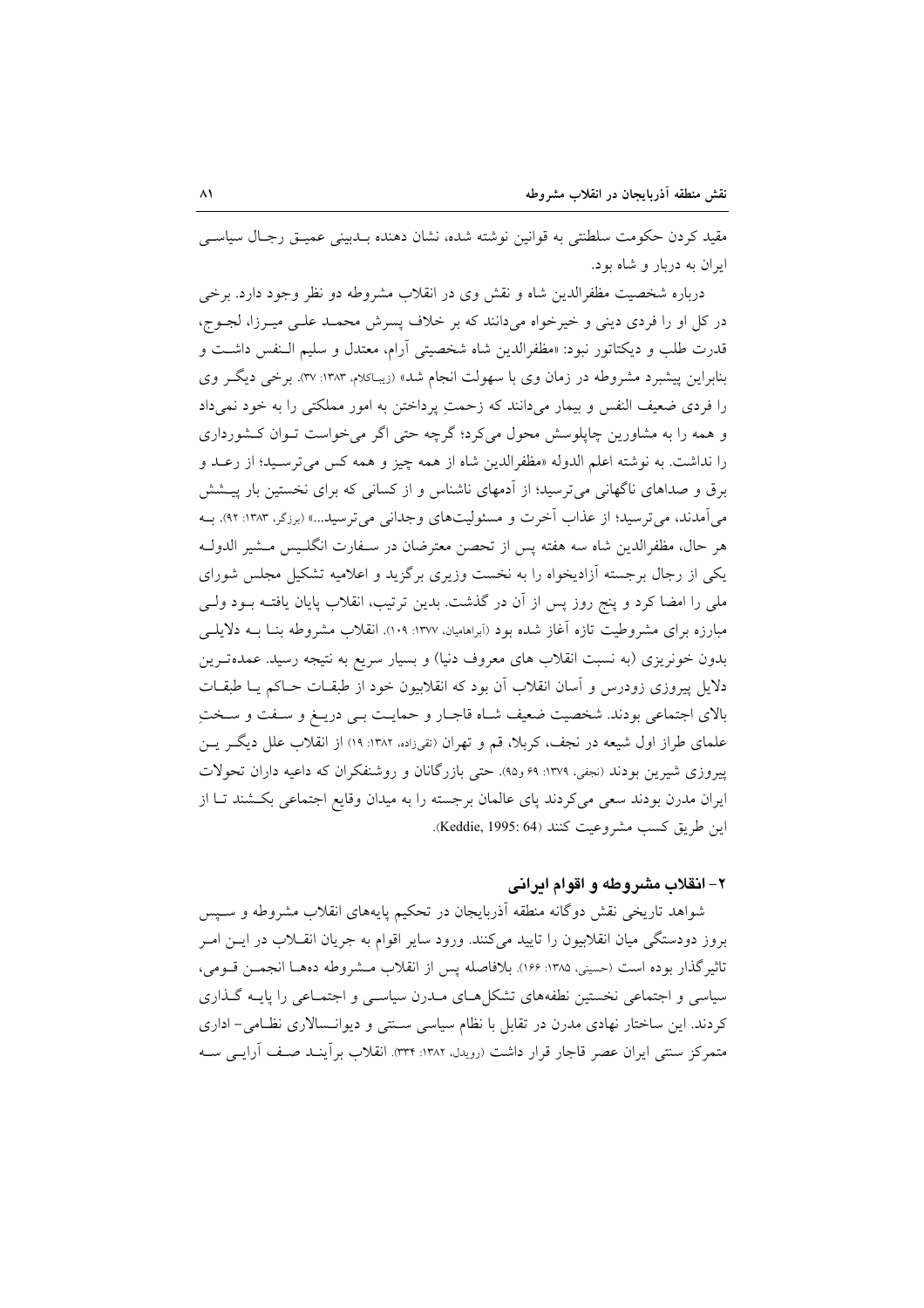مسلک غیر متشکل ولی متمایز بود که اندک اندک شناخته شدند. اَزداندیشان و ترقی خواهــان، مدافعان سلطنت مطلقه شاهنشاهی (هاشمی زهی، ۱۳۸۳: ۲۴)، اعتدالیون و روحانیون در میان هر سـه دسته وجود داشتند اما در میان معتدلین مدافع مـشروطه، بـزرگ تـرین روحـانیون شـیعه قـرار داشتند. روشنفکران بیشتر در دسته آزاداندیشان قرار داشتند و بزرگان و اشراف معتبر در دسته معتدلين قرار داشتند. از ميان سه دسته مــستبدين (ســلطنت طلبــان)، معتــدلين (ميانــه روهــا) و آزادیخواهان (لیبرال۵ا)، دسته دوم اکثریت مجلس یکم را تـشکیل مـیدادنـد و دسـته یکـم در اقلیت قرار داشتند (آبراهامیان، ۱۳۷۷: ۱۱۲). لیبرالهای میانهرو و رادیکالها بیشتر در میان دسته سوم قرار داشتند. در حالی که معتدلین از سوی طبقه متوسط سنتی حمایت می شدند، روشـنفکران و مبارزین منطقه آذربایجان بیشتر در میان آزادیخواهان قرار داشتند. رویدادهای بعـدی نــشان داد که نقطه ثقل رادیکالیزم و تندروی همین دسته لیبرالها بودنـد. آزادیخواهــان بــه رهبــری ســید حسن تقی زاده از تبریز (علوی، ۱۳۸۵: ۵۳) و یحیی اسکندری از تهران پشتیبان اصلاحات گسترده بنیادین در حوزههای اجتماعی، اقتـصادی و سیاسـی بودنـد. بیـشتر ۲۱ نماینـده ایـن جنـاح از اعضای انجمن های سیاسی- روشنفکری چون «کمیته انقلابی»، «مجمع اَدمیت» و «گنج فنــون» بودند که پس از انقلاب تشکیل شده بودند. برخی از این افراد را جامعه شـیخی تبریـز، گـروه قومی- دینی مورد حمایت بازرگانان و برخی علما، برای دوره یکم انتخاب کـرده بـود. برخـی دیگر را نیز اصناف تهـران برگزیــده بودنــد و مــابقی از ســوی خــود مجلــس بــرای پــر کــردن كرسي هاي مجلس انتخاب شده بودند (أبراهاميان، ١٣٧٧: ١١٢).

# ۳- آذر بایجان در انقلاب مشروطه

«انجمن أذربایجان» نمونهای از انجمن های قومی-منطقهای بود که در کنـار سـّی انجمــن قومی، دینی، صنفی و سیاسی طرفدار مشروطه تشکیل شده بود (زیباکلام، ۱۳۸۳: ۱۰). ایــن انجمــن که فعالترین و بزرگترین گروه بود سـه هـزار عـضو داشـت و توسـط بازرگانـان تبریـزی و مهندس برق جوانی به نام حیدر خان عموغلی تاسیس شـده بـود (أبراهامیـان، ١٣٧٧: ١١١). اعـضای انجمن آذربايجان و فرقه دمكرات (ديموكرات فيرقه سي) كه هـر دو تـشكل هـايي بـا اكثريـت آذری و با مرکزیت فکری باکو و تبریز بودند در رویدادهای بعدی مشروطه نقشی مهم بـازی کردند (باقی، ۱۳۷۰: ۱۴۴). این نقش مهم بیشتر در جریان رادیکالیزم انقلابی و کشاندن رقابتهای سیاسی به سمت و سوی خشونت سیاسی هدایت می شـد (شـیرالی، ۱۳۸۴: ۱۶۲)؛ بگونـهای کـه در متون سیاسی از حیدر عمواوغلی رئیس فرقه دمکرات بــه عنــوان یکــی از نخــستین پیــشگامان قتلهای سیاسی زنجیرِهای یاد شده است (علـوی، ۱۳۸۵: ۱۶۳–۱۶۵). پیونــد رهبــران و اعــضای ایــن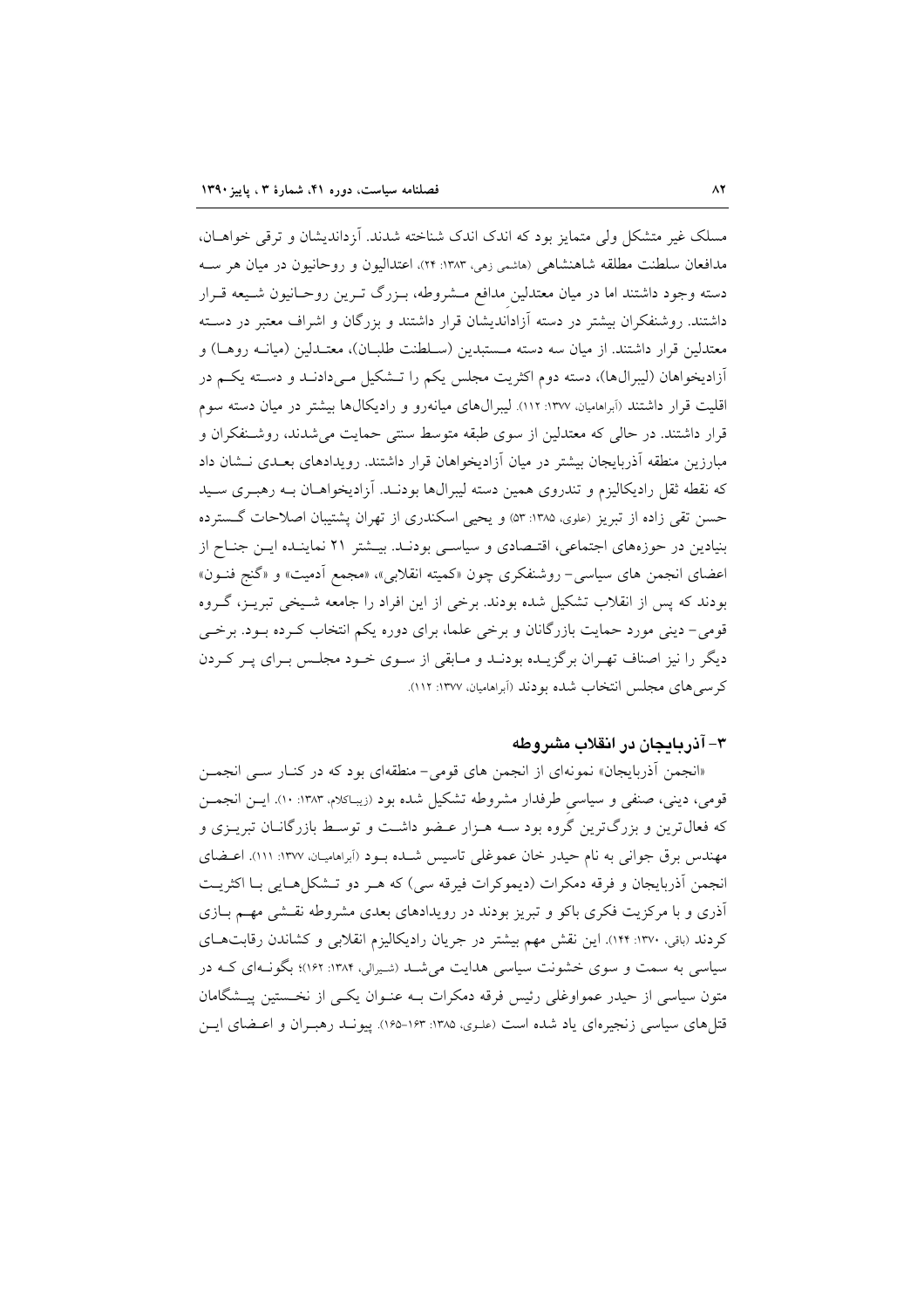دستهها با انقلابیون روسـیه و اندیــشه انقلابـی مارکسیــستی یکـی از علــل گــرایش تــشکلهای آذربایجانی به سمت خشونت و رادیکالیزه شدن آنها است.

بدین ترتیب انقلاب مشروطه و تشکیل مجلس یکم آغاز دسته بندیهای مختلـف سیاســی بود و تبریز به پایگاهی برای تعدادی از احزاب و تشکلهای مهم تر تبدیل شد. تقدیر تباریخی و مقتضیات اجتماعی اقتضا میکرد که تبریز در ادامه روند انقلاب و پیروزی آن همچنان نقشی مهم و تعیین کننده را بازی کند. پس از آنکه محمد علی شاه از توشیح قانون اساسی سرباز زد، با اعتراضات عمومی در شهرهای مختلف کشور مواجه شد. حدود ۲۰ هزار نفر از مـردم تبریـز پیمان بسته بودند که به اعتصاب ادامه دهنـد و حتـبي تهدیـد کردنـد کـه «اگـر قـانون اساسـبي بلافاصله تصويب نشود، آذربايجان را از ايـران جـدا خواهنـد كـرد» (امـين. ١٣٨٠: ٨٩-٨٤). برخـي تلگرافهای مخابره شده از تبریز نیز با عنوان تهدیدآمیز «ملت آذربایجان» امضا شــده بــود. در تهران انجمنها و باشگاههای مختلف یک انجمن مرکزی تـشکیل دادنـد و در بـازار و ادارات دولتي اعتـصاب عمـومي بـر پـا كردنـد و سـه هـزار داوطلـب مـسلح را كـه اكثـرا از انجمـن اَذربایجانیها بودند برای دفاع از مجلس بسیج کردند. همچنین یک صراف تبریزی که احتمـالاً با گروه سوسیال دمکرات حیدر خان ارتباط داشت امین الـسلطان، صـدر اعظـم مـستبد مـورد حمایت شاه را ترور کرد و بلافاصله رو به روی مجلس خودکشی ک د (جمال زاده، ۱۳۸۲: ۶۸-۷۲). شاه که در نتیجه کشته شدن امین السلطان و تظاهرات گسترده هراسان شده بود و نمی توانست به نیروی نظامی پراکنده و بی پولش امیدی داشته باشد، عقب نشینی کرد (آبراهامیان، ۱۳۷۷: ۱۱۶) و متمم قانون اساسی تصویب شده بوسیله مجلس را امضا کرد. بسیاری از ناظران و پژوهـشگران خارجي علت اصلي يا يكي از علل اصلي عقب نشيني محمد شاه را فشار دو دولت روسـيه و انگلیس میدانند که بنا به گفته آنها دست کم در آن مقطع زمانی هنوز موافق مشروطه خواهــان بو دند (به عنوان نمونه: أورى، ١٣٧٩: ٢۶١-٢٣٣). ا

گرچه شمار آزادیخواهان اندک بودند، شخصیت برتر و اهمیت بیشتر داشتند زیرا بــه گفتــه *ادوارد براون ع*زم آنها برای دست یابی به قانون اساسی مـدون جـدی بـود و شـناخت بهتـر از قوانین اساسی غربی داشتند. آزادیخواهان که بر انجام اصلاحات انقلابے در سـطحی گـسترده، حتی اصلاحات غیر دینی، اصرار داشتند حاضر بودند برای دستیابی به اهداف اصلی مشروطه با نمایندگان میانه٫و همکاری کنند (اَبراهامیان، ۱۳۷۷: ۱۱۳-۱۱۲). این همکاری در سال هـای نخـست مشروطه و تا پس از استبداد کبیر متحقق شد ولی پس از عزل محمد علی شاه و بخـصوص در

١. سید جواد طباطبایی نیز در تحقیق جامع خود درباره تاریخ سیاسی ایـران بــه ایــن مــسئله اشــاره مــی کنــد و مــی نویــسد: «نویسندگان گزارش ها و سفرنامههای غربی از دیدگاه منافع و مصالح خود در «مشکل ایران» نظر کرده اند» (طباطبایی، ۱۳۸۴:  $(\gamma, \cdot)$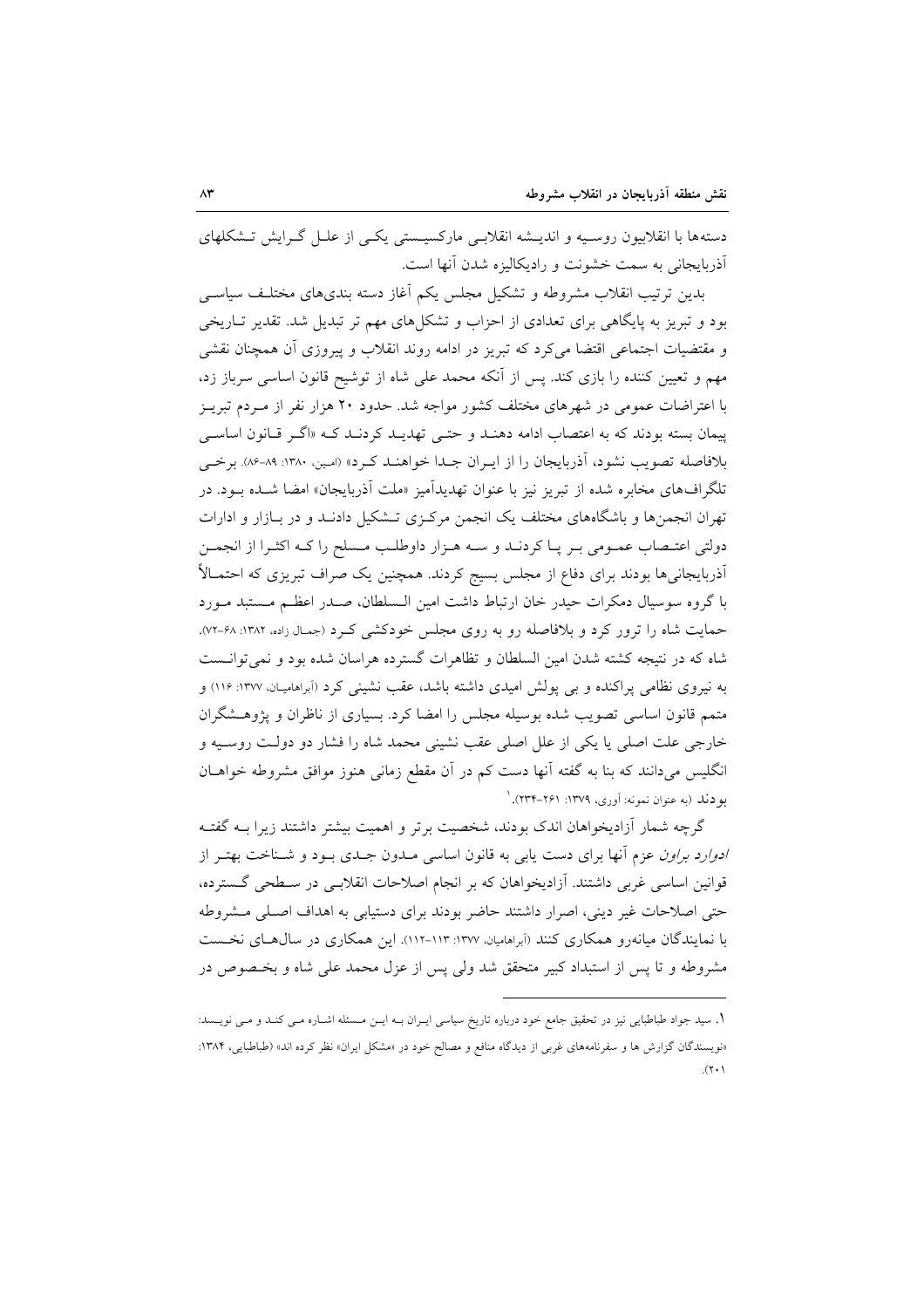دورهای که به کابینه بختیاریها معروف شد طرفین حتی به ترور شخصیتهای جنـاح مخـالف خود دست زدند. در همین زمان بود که آیت الله سید عبدالله بهبهانی که حـامی اعتـدالیون بـود بوسیله فردی منصوب به دسته حیدر عمواوغلی ترور شد.

نیروهای قومی در دفاع از مشروطه یکبار دیگر زمانی وارد صحنه شدند که محمدعلی شـاه با برخی مصوبات مجلس که نیروی نظامی را از کنترل شاه خارج می کرد، مخالفت کرد. جامعه اصناف در پشتیبانی از مشروطه اعتصابی عمومی برپا کرد و بـیش از ۱۰۰ هـزار نفـر از جملـه حدود هفت هزار داوطلب مسلح انجمن آذربايجانىها و انجمن فارغ التحصيلان براى دفـاع از مجلس شورای ملی آماده شدند (براون ۱۳۸۰: ۱۳۹-۱۶۰). شاه بلافاصله عقب نـشینی کـرد ولـی از شیوه دیرین شاهان ایرانی برای تحقـق اهـداف خـود بهـره گرفـت، یعنـی بـه دنبـال دشـمنان دشمنانش رفت. محمدعلی شاه با احیای کشمکشهای قومی – به ویژه میان شیخیه و متـشرعه در تبریز، کریمخانبی ها و متشرعه در کرمان، مسلمانان و زرتـشتیان در پـزد، فـارس و تـرک در تهران، حیدریها و نعمتیها در قزوین و اردبیل- سـعی در تحکـیم اسـتبداد خـود و تــضعیف مخالفان دولت داشت (أبراهاميان، ١٣٧٧: ١١٢. محمدعلى شاه همچنين كوشيد حمايت خوانيني ك مشروطه به منافع سیاسی– اقتصادی آنها آسیب زده بود و همچنین توجه علمای دینی بـزرگ و حتی علمای شهرهای کوچک را به دست آورد. وی نــه تنهـا از وجهــه دینــی شــیخ فــضل الله نوری، عالم سیاسی بزرگ (علوی، ۱۳۸۵: ۱۲۲)، بلکه از اعتبار سید کاظم یزدی، عالم دینـی مــشهور نیز برای دستگاه خودکامگی خود بهره میبرد (هاشمی زمی، ۱۳۸۳: ۳۴).

پس از آنکه رحیم خان رئیس قبایل شاهسون آذربایجان وفاداری خود را به محمدعلی شاه اعلام کرد. امیر مفخم رئیس حاج ایلخانی بختیاری و همسر یکی از شاهزاده خانم های قاجبار نیز اعلام وفاداری کرد و با مردان مسلح خود وارد پایتخت شد و بدین ترتیب طلایههای جنگ داخلی آشکار می شد بدون اینکه کسی از آنچه در پیش بود آگاهی داشته باشد. شاه کـه اکنــون نیروی نظامی در اختیار داشت با نشانههای مثبتی که انگلیسها و روس ها میدادند، بـرگ هـای برنده بیشتر به دست آورد. به دنبال آغاز جنگ جهانی یکم و بخصوص پس از قـرارداد ۱۹۰۷ که ایران را به مناطق نفوذ بریتانیا و روسیه تقسیم میکرد، اکنون دو قــدرت اسـتعماری درگیـر جنگ رقابت را کنار گذارده بودند و با یکدیگر متحد شده بودند؛ این مسئله به زبان ایران بـود. انگلیسها اکنون همانند روس ها ترجیح میدادند یک حکومت بـا ثبـات ولـی ناکـارا هماننــد قاجار روی کار باشد تا یک حکومت مدرن و دمکراتیک ولی نا استوار مثل کابینههـای پــس از مشروطه. قدرت شاه پس از به توپ بستن مجلس بوسیله بریگاد قزاق در خرداد ۱۲۸۷ آشکار شد. چند تن از رادیکالهای مشروطه خواه و ضد شاه در باغ شاه بـه شـهادت رسـیدند، سـید حاجی ابراهیم آقا، نماینده لیبرال تبریز، در هنگام فرار کشته شد و یحیی میرزا اسکندری در اثر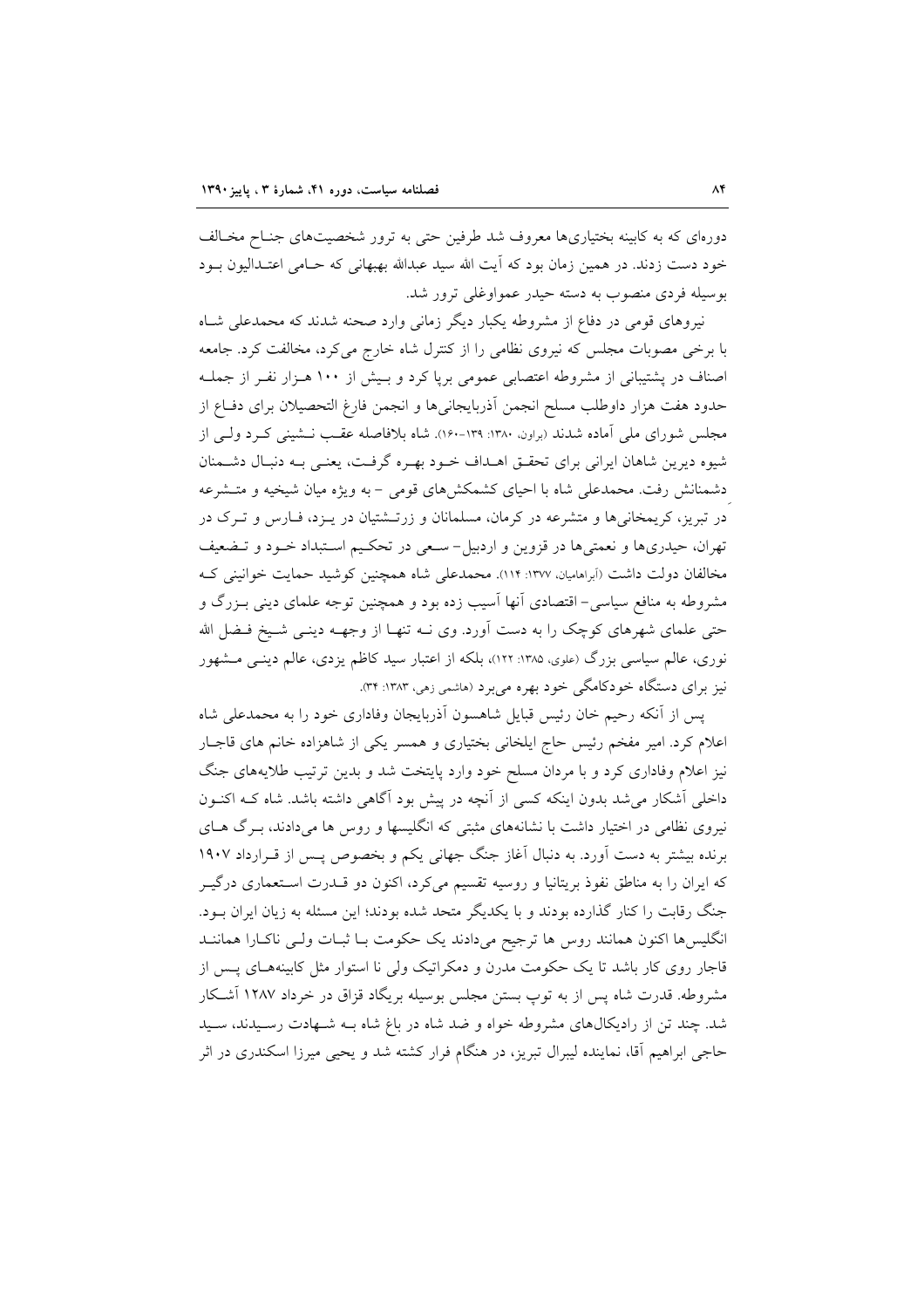شکنجه جان سپرد، سید جمال واعظ به همـدان تبعیـد شـد و بـه طـور مـشکوکی درگذشـت، آيتالله طباطبايي و بهبهاني نيز در خانههايشان زنداني شدند. سلطنت طلبان و نيروهاي طرفدار محمدعلی شاه تهران را تصرف کردند، اما تهران تمام ایران نبود. در گذشته، چنـین تـصرف و تسخیری سرنوشت ساز بود، ولی این بار ثابت شد که به دست گرفتن پایتخت گرهگشا نیست. سه تن از پنج مجتهد برجسته نجف و کربلا، بلافاصله از مشروطیت دفاع کردند و آشکارا شـاه را محکوم کردند. داوطلبان مسلح نخست در تبریز و سپس در اصـفهان، رشـت و سـرانجام در بیشتر شهرهای دیگر از جمله تهران از انقلاب دفاع کردند. هرچند در گذشته، پایتحت جریـان و روند رويدادهاي ايالات را تعيين مي كرد، اكنـون ايـالات رونـد تحـولات پايتخـت را شـكل میدادند (آبراهامیان، ۱۳۷۷: ۱۲۳-۱۲۱). همانند گذشته تاریخی تحولات ایران شدیدترین درگیـریهـا در تبريز روى داد (Keddie, 1995: 78). در ايالت آذربايجان، دولـت موقـت آذربايجـان بوسـيله انجمن ایالتی تشکیل شد و گروه های قومی شیعه با گـروه هـای غیـر همـدین و جنـبشهـای چپگرا (که منشا اَنها باکو بود) ائتلاف کردند. سوسیال دمکراتهای باکو یکصد داوطلب مسلح قفقازی را به تبریز فرستادند تا در کنار مردم مسلح که دور دو قهرمان محلی بـه نامهـای سـتار خان' و باقر خان' گرد آمده بودند، قرار گیرند (سراون. ۱۳۸۰: ۲۳۷-۲۳۶) و Mafinezam & Mehrabi) (11 :2008. شهر تبریز به عنوان نماد دفاع از مشروطه رسما در برابر دولت مرکزی قـرار گرفتـه بود. مدافعان تبریز پس از تصرف شهر، در محاصره شاهسونها و روستاییانی قرار گرفتند که به تبعیت از روحانیون ضد مشروطه، آنها را مرتد و ملحد میدانستند. تبریز با حمایت از مجلسیان و مخالفت با دربار به صورت یک کانون مبارزه دو جانبـه درآمـد (بـراون. ۱۳۸۰: ۲۲۲). «تبریــز بــه مدت نه ماه در برابر نیروهای استبدادی ایستادگی کرد و نه ماه محاصره را به خاطر حراست از اصول و هدفهای مشروطه تحمل کرد. اقدامات تبریز سبب شد که امید روسیه به ایجـاد یـک حکومت خودکامه و زیر نفوذ روسیه ... بر باد رود» (اَوری، ۱۳۷۹: ۲۵۶).

هنگامی که در ۲۲ تیر ماه پیرم خان و صمصام السلطنه به تهران رسـیدند داوطلبـان مـسلح شهر با گشودن دروازههای اصلی به یک پیروزی زودرس دست یافتنـد. هنگـامی کـه سـلطنت طلبان پراکنده و متواری شدند و شاه به سفارت روسیه پناهنده شد جنگ داخلی موقتـا و بـرای مدت کوتاهی (حدود یک سال) بـه پایـان رسـید (اَبراهامیـان، ١٣٧٧: ١٢٧). چنــد مـاه بعــد در اَبــان ۱۹۰۹/۱۲۸۸ در میان شور و شوق گسترده مردم، دوره دوم مجلس شورای اسلامی شـروع بـه کار کرد و بلافاصله به دولت سردار اسعد بختیاری و سپهدار تنکابنی رای اعتماد داد. انتظاراتی بزرگ که از دولت دمکراتیک مشروطه می رفت هنگامی کـه در اواسـط سـال ۱۹۱۰/۱۲۸۸

> ۱.ستارخان که لوطی ودلال اسب بود، در هنگام انقلاب کدخدای محله امیرخیز، محله اصلی شیخیها بود. ۲. باقرخان یک خشت مال ماهر و لوطی معروفِ محله خیابان بود.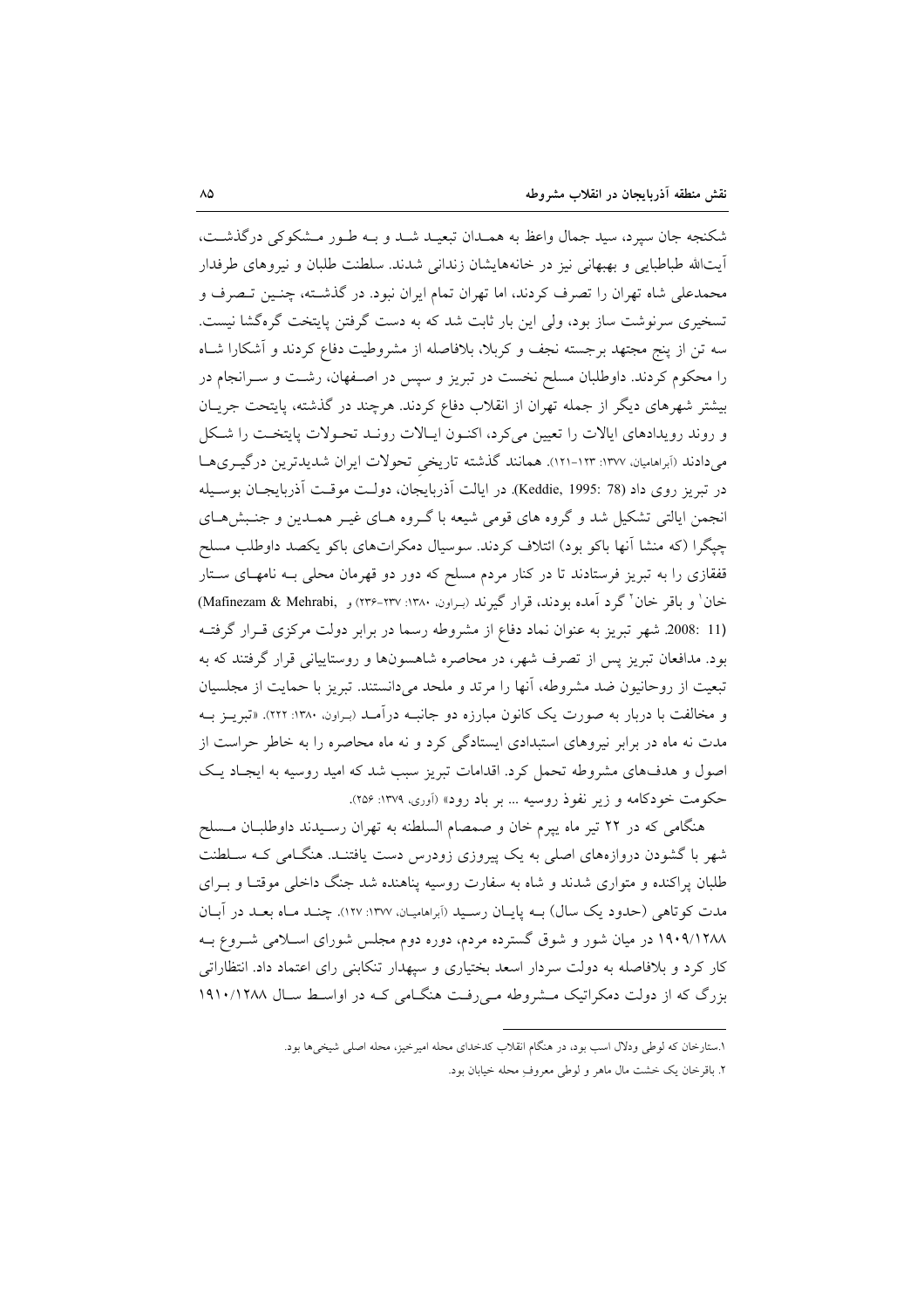هواداران دو دسته رقیب مجلس در خیابانهای تهران برابر همدیگر سنگر گرفتند، بـه ناامیــدی تبدیل شد. یک سال بعد در ایالات جنگ در گرفته بود و به همین دلیل وضع اقتـصادی کـشور بدتر از گذشته شد. در اواخر سال ۱۹۱۱/۱۲۸۹ نیروهای روسی و انگلیسی شـروع بـه تـصرف نواحي شمالي و جنوبي كشور كردند و عوامل آلماني نيز مشغول قاچاق اسلحه و نفوذ در ميان روسای ایلات بودند. ده سال بعد در سال ۱۹۲۰/۱۲۹۹ در ایالـتهـای آذربایجـان و کردسـتان حکومتهای خودمختار برقرار شده بود، روسای ایلات جای حکومت مرکزی را در ایالتها و مناطق مختلف کشور گرفته بودند و به دلخواه خـود حکومـت مـیکردنـد و شـمال و جنـوب کشور در دست روس و انگلـیس بـود (حـسینی، ۱۳۸۹: ۱۷۷–۱۷۸). کابینــه بختیــاریهــا بــه ریاســت صمصامالسلطنه و سردار اسـعد اوج شـكافهـاي قـوميتي و پايـان راه مـشروطه در حـضيض جنگهای گروهی- قومی بود.

۴– علل اهمیت تبریز در آغاز و انجام انقلاب مشروطه

در تاریخ ایران دورانبی کـه سـید جـواد طباطبـایی آن را «مکتـب تبریـز» نامیـده اسـت بـا اصلاحات عباس میرزا پس از شکست ایران در جنگ بـا امیرتـوری تـزار در نیمـه یکـم سـده نوزدهم از دارالسلطنه تبریز آغاز میشود (شیرالی، ۱۳۸۴: ۱۴) و با پیروزی نهضت مشروطه خـواهی در دهه اول سده بیستم به پایان رسـید. مکتـب تبریـز کـانون تجـددطلبی، مـشروطه خـواهی، گسترش اندیشه آزادی و هواداری از حکومت قانون بود (طباطبایی، ۱۳۸۴: ۱۷-۱۶). در واکـنش بـه شکست ایران در جنگ های ایران و روس، نطفه آگاهی از بحران خودآگاهی، در «خـط مقــدم جبهه» در دارالسلطنه تبریز بسته شد و همین آگاهی و خودآگاهی در تاریخ ایران دورانی حدود یکصد سال را در بر می گیرد که زادگاه آن تبریز بود. ایـن سـده، سـده روشـنگری و مـشروطه خواهي بود (طباطبايي، ١٣٨۴: ٥٢١).

اهميت تبريز از آن جهت بود كه وليعهد قاجار در سنين كودكي به آذربايجان به عنوان والي مهم ترین ایالت ایران فرستاده می شد. ولیعهد در تبریز که به پایتخت دوم ایـران مـشهور بـود دیوانسالاری عریض و طویل اداری ایجاد می کـرد (ازغنـدی، ۱۳۷۹: ۸۷–۸۶) و دارالـسطنه تبریـز بـر مسائل سیاسی- اداری، نظامی، اجتماعی- فرهنگی و اقتصادی مملکت اعمـال نفـوذ مـیکـرد. ولیعهد قاجار با اداره ایالت پراهمیت و ثروتمند آذربایجان مشق اداره سیاسی- اقتصادی کشور را میآموخت. در واقع تبریز پایتخت دوم ایران بود و بسیاری از تـصمیمات کـشوری بــه نظـر رجال سیاسی و نظامی بستگی داشت که در تبریز مستقر بودنـد. برجـستهتـرین نقـش ایالـت آذربایجان در سرکوب مخالفین تاج و تخت و مدعیان سلطنت بود و از این طریق کـشور را از جنگ داخلی و چندپارگی نجات میداد. سـازمان ادارای دارالـسلطنه هماننـد دربـار تهـران بـر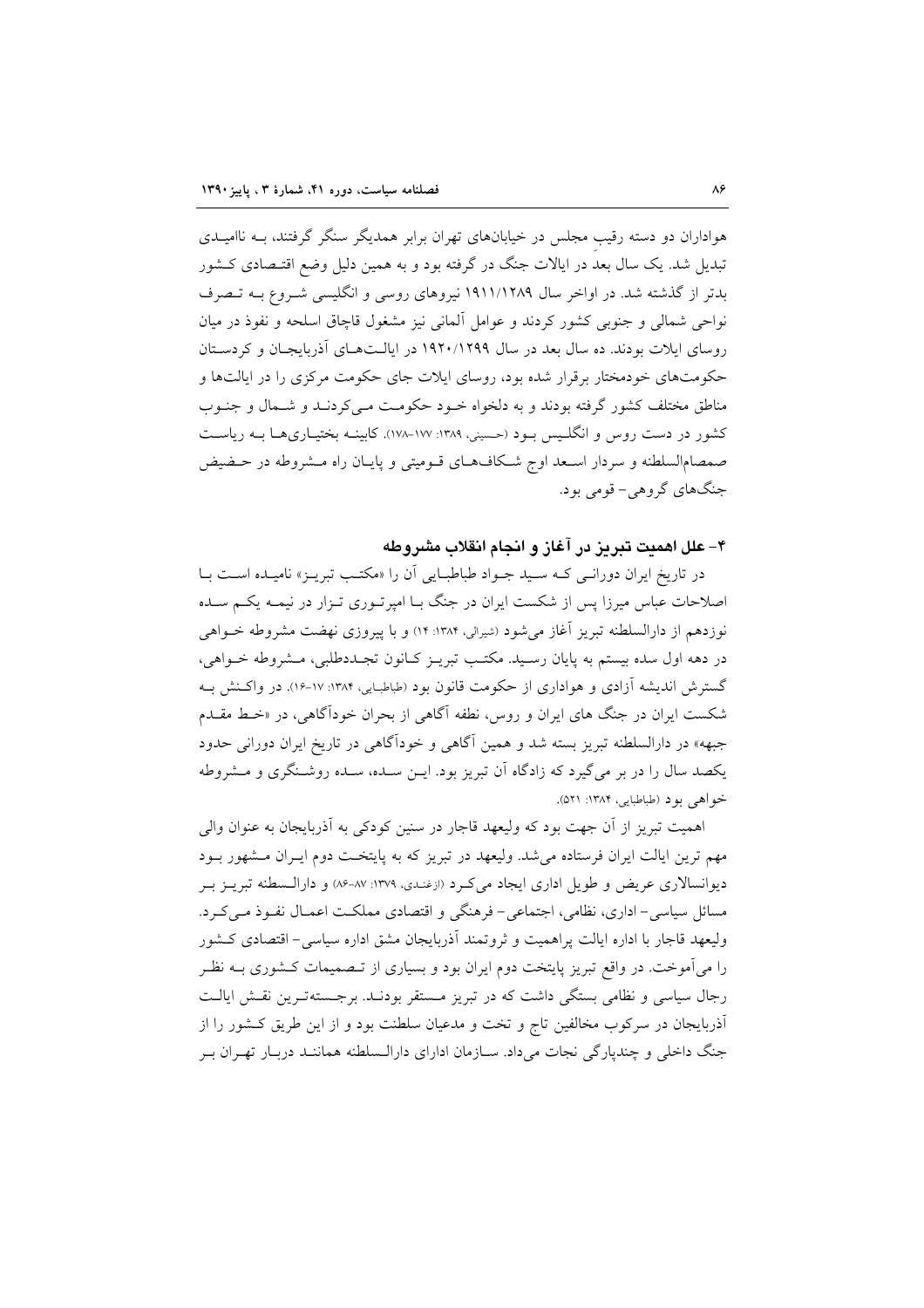دیوانسالاری گسترده استوار بود که با تکیه بر دبیران و وزیران و با شیوههای سـنتی ایرانـی بـه امور مملکت سامان مے دادند (علوی، ۱۳۸۵: ۲۱-۲۴).

منطقه آذربایجان با مرکزیت تبریز از آغاز نهضت مشروطه نشان داد که بیش از سایر نقـاط ایران به اهداف و ابزارهای دمکراسبی علاقمنـد اسـت، چـرا کـه آذربایجـان در شـمال غربـی سرحدات مملکت پارس، دروازه ارتباط ایران و غـرب بـوده اسـت و بـه همـین دلیـل از نظـر فرهنگی، از جهت سیاسی و از نظر بازرگانی و اقتصادی اهمیت زیاد داشت. از نظـر فرهنگــی، مردم این خطه در ارتباط با عثمانی، اروپا و روسیه در جریان تحولات روز دنیا قرار می گرفتند. امیراتوری پر قدرت عثمانی که سرحدات آن تا قلب اروپا پیش رفته بـود نمونـهای از ترکیـب سنت اسلامی با مدرنیسم غربی بود. از نظر سیاسی افکار روشنگرانه بخصوص پس از انقــلاب فرانسه از مرزهای آذربایجان به ایران صـادر مـیشـد و روس هـا بـه عنـوان بـدیلی در برابـر مدرنیسم استعمارگر اروپایی از آغاز سده بیستم اندیشههـای عـدالت محـور و اجتمـاع گـرا را ترویج میکردند. در حالی که نیمه شمالی آذربایجان به جمهـوری آذربایجـان روسـیه و سـپس شوروی تبدیل شد، مردم همدین و همزبان باکو و ارمنستان بـه انتقـال مفـاهیم روشـنگرانه بـه مسلمانان و ارمنیان آذربایجان ایران و از آن طریق به کل کشور پرداختند (مومنی، ۱۳۵۲: ۱۴). شـاید بنا بر دلایل فوق بود که عباس میـرزا نخـستین ارتـش مـنظم و مـدرن ایـران را در آذربایجـان تشکیل داد (شهرامنیا، ۱۳۷۹: ۳۲۳-۳۲۹). از نظر اقتصادی منطقه آذربایجان به عنــوان مرکــز تهـاتر در ایران و آسیای مرکزی و حتی برای برخی از کالاهای هندی کـه بـه مقـصد بازارهـای اروپـا و روسیه ارسال می شدند (آوری، ۱۳۷۹: ۲۵۷) دارای اهمیت بود.

یک دلیل روانشناختی نیز در برخی کتب تاریخی ذکر شده است و آن روحیه اصالت عمـل و اصولگرایی آذری ها است (آوری، ۱۳۷۹: ۲۵۷). بر همین اسـاس، تـاریخ تحـولات ایــران شــاهد قاطعیت و شهامت آنها بوده است (براون. ۱۳۸۰: ۲۳۹ و ۲۴۴-۲۴۶). تماس هـای بازرگـانی و فرهنگـی تبریز با جهان غرب که این شهر از نظر جغرافیایی بدان سو مـیiگـرد، ایـن روحیـه را تحکـیم می کرد. از جنگ های ایران و عثمانی، تشکیل دولت صـفویه در اردبیــل، انقــلاب مــشروطه و حصر تبریز شاهدی است بر این مدعا.

۵– جمع بندی: چالش های چند جانبه و شکست مشروطه

ویژگیهای ساختار سیاسی قاجار یعنی مطلق گرایی، فقدان قدرت نهادینه، در حاشیه مانــدن نیروهای کارآمد، نفوذ بیگانگان در ساختار نظام و تفـرد و یگــانگی قــدرت (ازغــدی، ۱۳۷۹: ۸۲) و (مارتين، ١٣٨٢: ٨۴) و (كتاب أبي، جلد ٣: ٤٢١) و (Khazeni, 2006). در جريان انقبلات مشروطه بـه نسبی گرایی، فقدان قدرت مرکزی نظـم آور، پراکنـده شـدن نیروهـای کارآمـد، تـشدید نفـوذ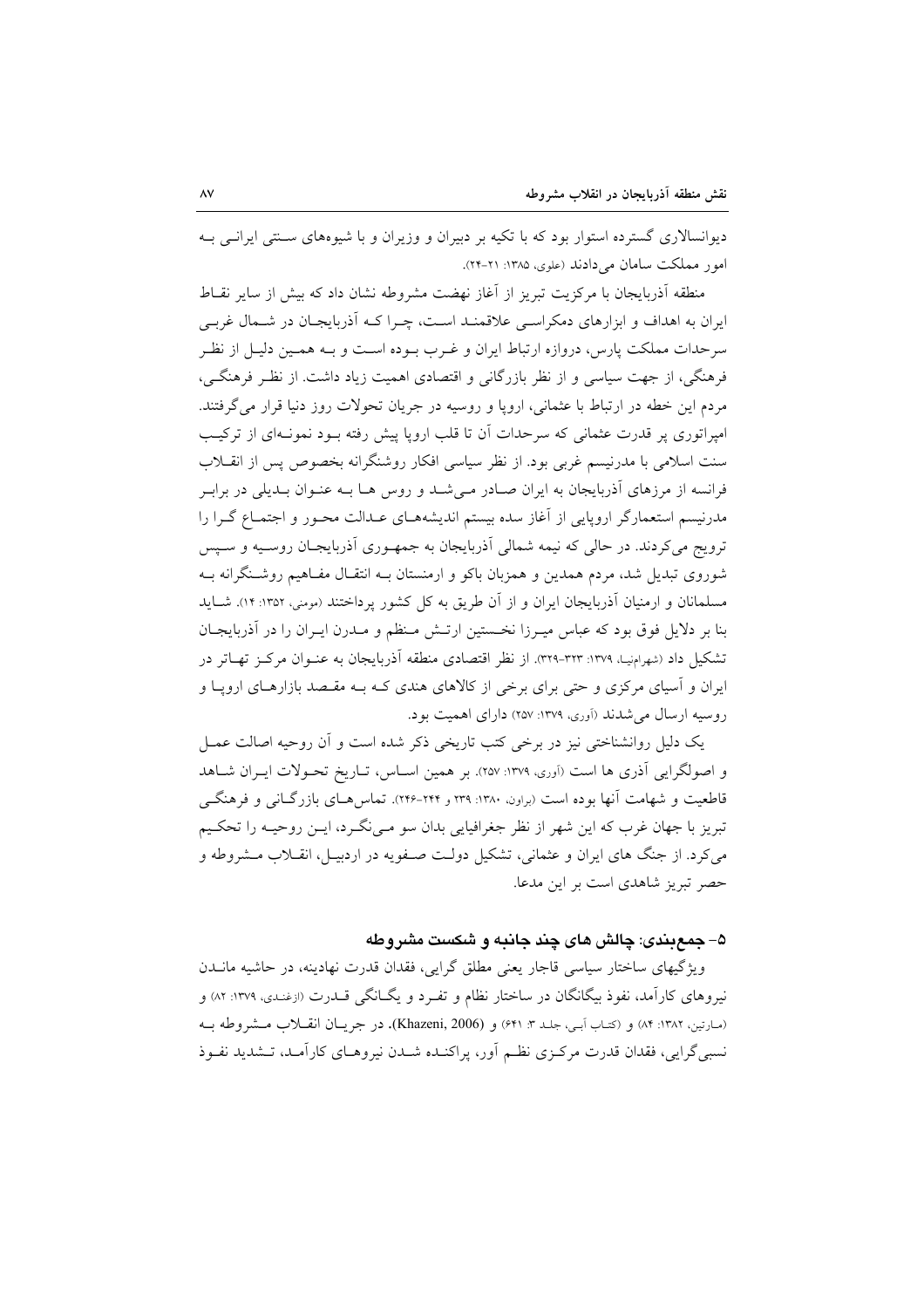بیگانگان و چند پارگی و پراکندگی قدرت تبـدیل شـد (شـهرامنیـا، ۱۳۷۹: ۴۶۵-۴۷۰ و ۴۸۶) و (بـشیریه، ۱۳۸۰: ۲۸۶). نجات ایران از فروپاشی و تجزیه به معنــای پایــان جنــگ داخلــی یــا تحقــق برخــی آرمانهای سیاسی– اقتصادی مشروطه نبود. آن همه شور و اشتیاق و بـاور بـه اینکـه سـرانجام زمان طلوع آزادی، توسعه سیاسی و حاکمیت قـانون در ایـران فـرا رسـیده اسـت، در دو دهــه نخست سده بیستم (۱۹۲۰–۱۹۰۰)/ دو دهه آخر سـده سـیزدهم شمـسی (۱۳۰۰–۱۲۸۰) کـه کشور در اَتش جنگ داخلی و بی ثباتی و هرج و مرج ناشی از اَن میسـوخت بــه رویــایی در خواب و سرابی در بیابان تبدیل شد که دست یافتن به آن محال می نمود. در دو دهه آخر سده بیستم/دو دهه آخر سده سیزدهم شمسی در طی جنگ و قحطی حدود نیمی از جمعیت تقریبـا ده میلیون نفری ایران از میان رفتند (Majd, 2001: 239). یک روزنامـه نگـار ایرانـبی کـه شـاهد درگیریهای پس از مشروطه بود، می نویسد:

«در مملکتی که هر طبقه، طبقه دیگر را دشمن می شمارد، در جایی که میان ۱۱۴ وکیـل کـه خلاصه يک ملت... بايـد باشـند، هفـت فرقـه سياسـي بـه نـام نجـدد، تکامـل، قيـام، مليـون، آزادیخواهان، بیطرفان و اقلیت که خود نیز نمیدانند که چه مـیخواهنـد و چـه فـرق در میـان دارند. در مملکتی که ایلات غارتگر آدم کشتن را آب خوردن و امـوال مـردم را رزق خــدادای خود میدانند... در این ایران که نه تنها جهالت و نفاق و تعصب، افـراد آن را دشـمن همـدیگر ساخته بلکه داشتن زبانهای مختلف، لباسهای مختلف و عادات و مراسم مختلف طوری ایــن ملت را مرکب از ملتهای مختلف و غیرمتجانس نشان داده...که خود مردم نیز اهـالی ولایـات دیگر… را دشمن میشمارند. در مملکتی که درجه فهم اکثریت مـردم از درک معـانی شـهر و ولايت بالاتر نرفته و لفظ ايران براي آنها يک معماست...چگونه مـيتوان اميـد بـه پيــشرفت و أبادانی داشت ... پیش از آشنا کردن مردم ایران با اجزای دیگر بشریت باید آنها را با افراد خــود آشنا کرد و آشتی داد و برادر نمود...» (به نقل از غنی نژاد، ۱۳۸۲: ۳۳).

میان رواج افکار دمکراتیک، آزادیخواهانه و انقلابی پس از پیـروزی مـشروطه بـا از میـان رفتن اقتدار دولت مرکزی، جنگ میان اقوام و طوایف که تا مـرز از هــم پاشـیدن کــشور پــیش رفت، رابطه ای مستقیم وجود دارد. ناآرامی اجتماعی که بلافاصله از پی انقلاب مشروطه پدیـد آمده بود به تضعیف عوامل سنتی مشروعیت بخش قدرت انجامیده بود و این محیطبی مناسب برای پایداری نظم و قواعد حافظ امنیت اجتماعی و اقتصادی نبود (عنایت. ۱۳۸۰: ۲۹۸). به عبـارتی ديگر در اين دوره گذار، حد اعتدالي ميان افراط قــدرت مطلقــه خودكامــه و تفــريطِ ســستي و تزلزل ارکان حکومت و نابسامانی های ناشی از قدرتهای گریز از مرکز به وجود نیامـد (طباطبایی، ۱۳۸۴: ۱۵). آنگونه که در ادبیات دهههای پس از مشروطه مشاهده می شـود، نــه تنهـا ارزش هــای تجددطلبانه دمکراسی سیاسی مورد تجلیل قرار نگرفته، بلکه تعدد احزاب و نظام دمکراتیک بـا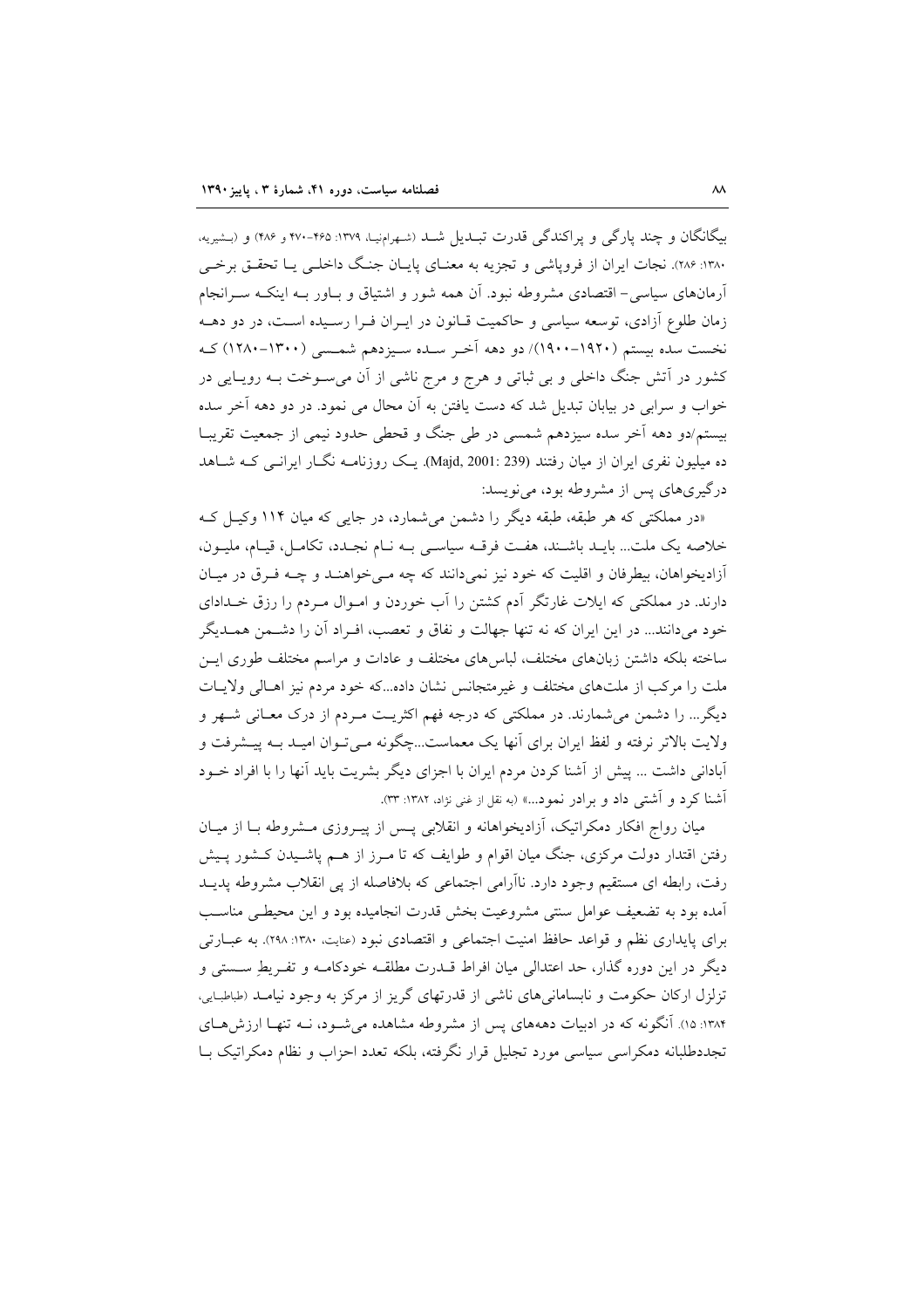ظرافتی خاص مورد تمسخر واقع شده است (غنی نـژاد، ۱۳۸۲: ۳۳). سه عامل اصـلی در ایـن رونـد موثر بودند: یکی افکار انقلابی که مرکزگریز و اقتدار ستیز بودند. دیگری از میـان رفـتن اقتـدار دولت مرکزی، و عامل سوم به عرصه آمدن اشراف، رجال، روسای طوایف و خانها بـه جـای سلطان مستبد پاتريمونيال (پدرشاه) بود. بنابراين مهم ترين دلايل ناكامي مشروطه تنش هاى میان قومی، بی ثباتی، هرج و مرج سیاسی و فروپاشی اقتـصاد مملکـت بـود (حسینی، ۱۳۸۹: ۱۷۲-۱۶۸). در عمل نیز کسانی که روزی به مشروطه خدمت میکردند اکنون یا در آلمان بودنـد و یـا به دنبال هر دولتی مقتدر می شدند تا در خدمتش درآیند. این دولت مقتدر را رضاخان میـرینج، سرباز مازندرانی تشکیل داد. به عنوان نمونه در دهه نخست سـده چهـاردهم هجـری (۱۳۰۵– ۱۳۰۰) فرقــه دمکــرات (عــامیون اجتمــاعیون) کــه در دوره دوم مجلــس شــورای ملــی در ۱۲۸۹ش/۱۳۲۸ق تاسـیس شـد (نـوذری، ۱۳۸۰: ۱۲) و فعالیـت آن تـا دوره سـوم تقنینیـه و واقعـه مهاجرت ادامه داشت، در سال ۱۳۳۷/۱۲۹۹ احیا و دوباره تعطیل شد و نهایتـا هنگـامی کـه در دوره چهارم مجلس شورای ملی با عنوان حزب سوسیالیست (ائتلاف فرقه دمکـرات و حـزب اعتدال) به رهبری سلیمان میرزا اسکندری شاهزاده قجر دوباره احیا شد، تـلاش زیـادی در راه زمامداری سردار سپه انجام داد و در نخستین کابینه وی در آبان ۱۳۰۲ سـه پـست وزارت بـه دست آورد (هوشنگ مهـدوی، ۱۳۷۸: ۹۶). اکنون هـمه به دنبال امنیت با آزادی بودند و نه آزادی از هر قيد و بند.

### نتيجه

انقلاب مشروطه در شرایطی رخ داد که مملکت ایران بر دو پایـه نظـام سـنتی شاهنـشاهی قاجار مبتنی بر نظام ایلاتی، اقتصاد کشاورزی مبتنی بر دیوانسالاری ایرانی و نظام مالیات گیری استوار بود. انقلاب با زير پرسش بردن حكومت فائقه و مطلقه شاه قاجار، مبانی اصلی پایایی نظام را متزلزل کرد و با تضعیف شاه و حکومت مرکزی، امکان ابراز مخالفتهای سرکوب شـده و انتقادهای بیان نشده را فراهم آورد و همچنین به نیروهـای گریـز از مرکـز فرصـت و مجـال بروز و ظهور داد. نتیجه آن بود که دستههای فکری و گروه هـای قـومی- زبـانی و دینــی وارد کارزار سیاسی شدند و در برهههای مختلف نهضت به پیروزی مشروطه کمک کردنـد. ضـعف قدرت مرکزی گرچه مدت کوتاهی بازرگانی خصوصا بازرگانی خارجی را رونق داد امـا نتـايج ناگوار اقتصادی در نتیجه فقدان نظارت مرکزی، ناامنی پس از انقلاب و جنگ محمدعلی شاه و انقلابیون به زودی آشکار شدند. محمدعلی شاه به حق دانسته بود که ایــن نهـضت زوال نهـاد پادشاهی را نشانه گیری کرده است، بنابراین از رقابتها و درگیریها میان اقوام و گـروه هـای مختلف بهره برداری کرد و مشروطه طلبان را سرکوب کرد. ولی مشروطه طلبی کـه کـانون اَن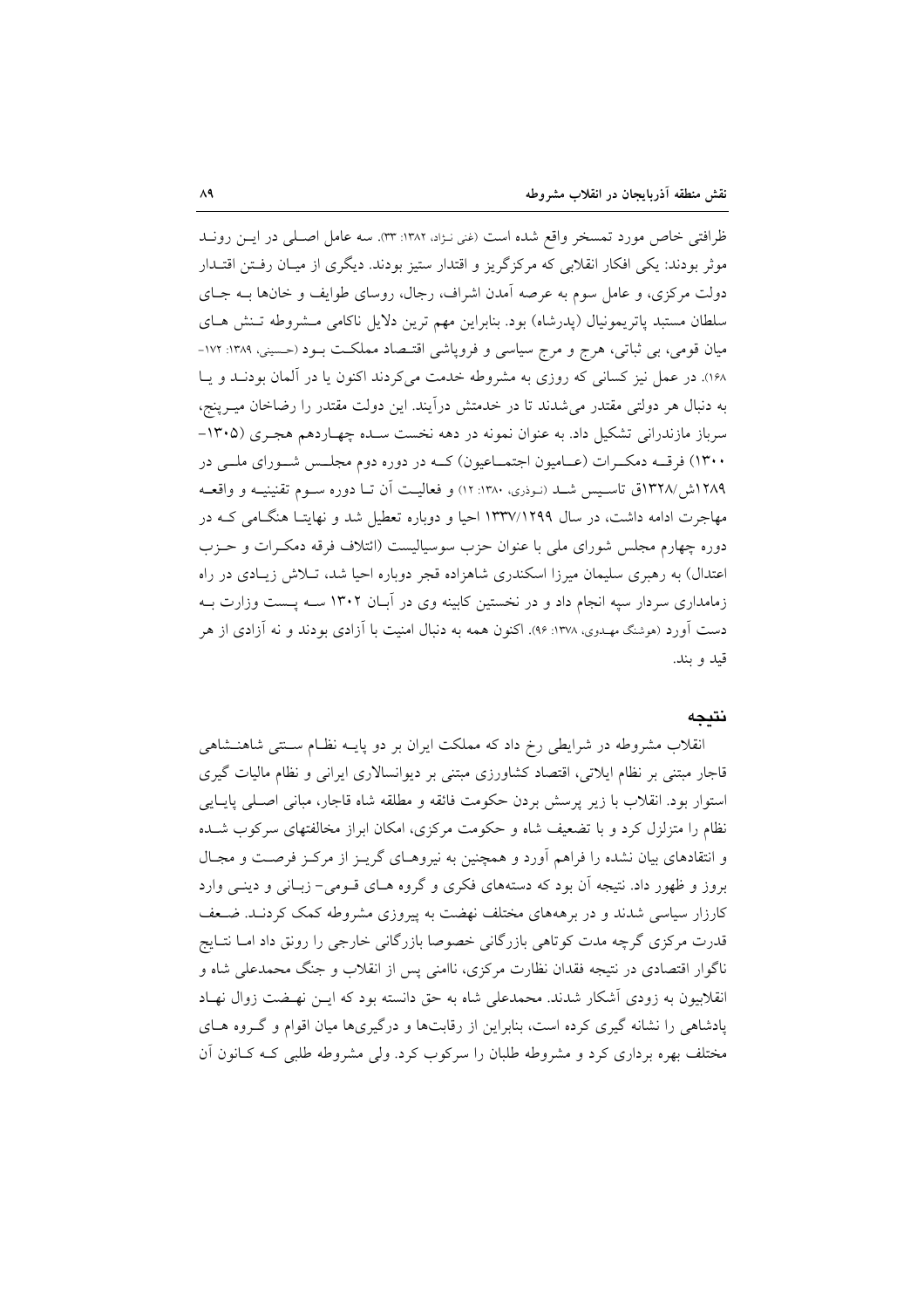شمال غرب کشور و «مکتب تبریز» بود به دلیـل حمایـت گـسترده مـردم و پــشتیبانی آگاهانــه علمای بزرگ ایران و عراق در جنگ با نیروهای استبداد پیروز شد.

به پرسش پژوهش چنین پاسخ دادیم که از نظر داخلی منطقه آذربایجان به دلیل آنکـه مقــر ولیعهد قجر بوده، در شمال غرب سرحدات ایران و در شاهراه روابط شرق و غرب (امیراتوری تزار و اروپا) قرار داشت و همچنین به عنوان یکی از قطبهای اقتصادی کشور نسبت به سـایر مناطق کشور از توسعه اقتصادی، سیاسی و فرهنگی بیشتر برخـوردار بـود. ایــن ســه عامــل بــه عنوان عوامل مثبت و ایجابی در طول زمان به روشنگری و آگاه سازی مردم منطقـه آذربایجـان منجر شدند. مردم منطقه آذربایجان بعدها حامل اندیشههای مدرن غربی و پیام آور تجدد شدند و نقشی مهم در جریان مدرنترین واقعه ایران معاصر یعنی انقلاب مشروطه ایفا کردند.

جنگ ایران و روس در نیمه نخست سده نوزدهم و عواقب اقتصادی و روانـی ناشـی از آن نیز در منطقه آذربایجان که جنگ در آن رخ داد به عنوان یک عامل سلبی در مخالفت مـردم بــا سلطنت قجر نقش اساسی داشته است. این عامل بهویژه هنگامی کـه در کنـار عوامـل خـارجی یعنی اندیشههای انقلابی صادره از اروپای مرکزی و روسیه، توسعه اقتصادی- سیاسی عثمـانی (همسایه غربی ایران در مرزهای آذربایجان) و حضور استعمار بریتانیا و روسـیه قـرار گرفـت، موجب شد که مردم مناطق آذربایجان حامل اندیشههـای مخالفـت بـا حکومـت و اصـلاحات ىنيادى شوند.

فرضيه مقاله بيان مي داشت كه «منطقه آذربايجان از نظر داخلي و خارجي (بـينالمللـي) در تكوين و پيروزى انقلاب مشروطه نقش بنيادين داشته است». اين فرضيه با شواهد فوق اثبـات می شود ولی نقش سلبی اقوام در ادامه انقلاب قابل تامل است. برخـی از دسـتههـای قــومی و ایلاتی در منطقه آذربایجان بعدها در جریان انقــلاب نقــشی ســلبی داشــتند. مــدت کوتــاهی از تشکیل دومین مجلس شورای ملی گذشته بود که جنگ داخلی آغاز شد، ایلات به آبـادیهـا و شهرها حمله کردند، اقوام با یکدیگر دشمنی کردند، محلههای اقلیتهای دینی در شهرهای مختلف غارت شدند، گروه ها و احزاب سیاسی به ترور شخصیتهای سیاسی رقیب پرداختند و خارجي ها شمال و جنوب ايران را تصرف كردند. برخي از ايلات و طوايف منطقــه آذربايجــان بخصوص شاهسونها در خدمت محمدعلی شباه در آمدنید و بیا میشروطه طلبیان جنگیدنید. همچنـین در میـان دسـتههـای روشـنفکری تهـران، تبریـز و بـاکو، هـستههـای رادیکـال و خشونتگرایی رشد کردند که بسیاری از آنها در آذربایجان شوروی از عقایـد انقلابـی روسـیه متاثر شده بودند. این افراد و گروه ها محیط سیاسی پس از مجلس دوم را ناامن کردند و جنگ میان مشروطه طلبان حاکم را به خشونت کشاندند. هنگامی که ایــن آرا در منطقــه آذربایجــان و سایر مناطق ایران به اندیشههای تجزیه طلبانه تغییر ماهیت داد تمامیت ارضبی ایـران را نیــز در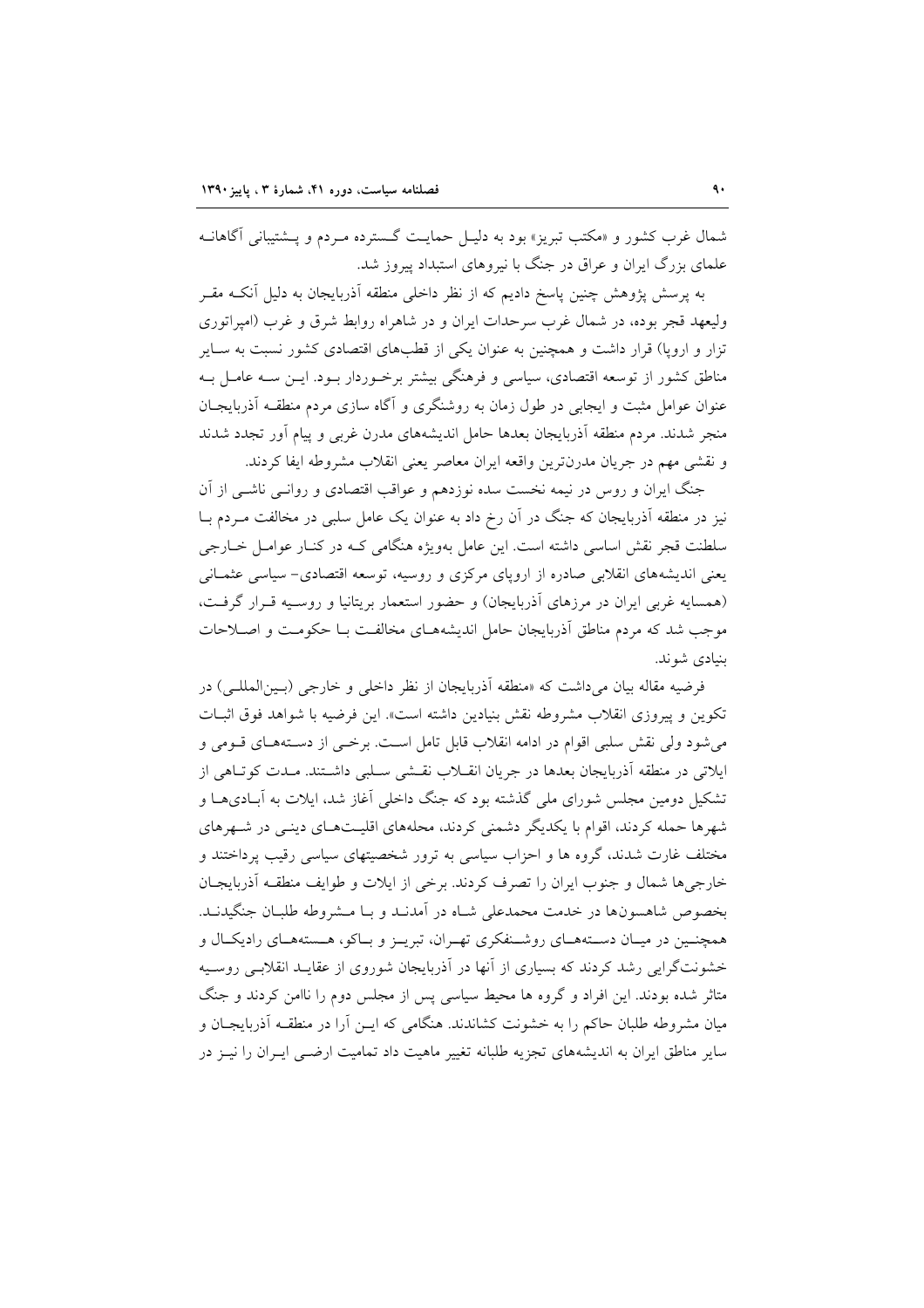خطر قرار داد. قلمرو ایران که در طول قرون گذشته مدام از دست رفته بــود و آخــرین بــار در جنگ های نیمه یکم سده نوزدهم، یعنی کمتر از یـک سـده پـیش از مـشروطیت، ایالـتهـای شمالی ایران به تصرف روسیه و هرات تحت نفوذ انگلیس درآمده بود، اکنون بار دیگر با خطـر تجزیه مواجه شده بود. بنابراین، مردم منطقه آذربایجان گرچه در پیروزی انقلاب نقش ایجــابی و مثبتی داشتند پس از مجلس دوم درگیر جنگ های قـومی- شـهری شـدند و حتـبی تقاضـای خودمختاری کردند. در واقع انقلاب مشروطه یک انقلاب چند قومی بود. تصرف تهران و خلع محمد على شاه بوسيله سياه مازنداران، بختياريها و آذربايجانيها نــشان دهنــده ماهيـت چنــد قومی انقلاب است. هنگامی که اجزای این جوهره در رقابتهای قومی و ستیزهای سیاستی بـا یکدیگر از میان رفت، انقلاب نیز در گرداب جنگ داخلی و ظهور دیکتـاتوری مطلقــه مــدرن، يعني حكومت يهلوي اول فرو افتاد.

## منابع و مآخذ:

### الف. فارسى:

- ۱. آبراهامیان، یرواند. (۱۳۷۷). **ایران میان دو انقلاب**. ترجمه احمد گل محمدی، محمد ابراهیم فتاحی. چـاب دوم، تهـران: نشر نبي.
- ۲. امین، سید حسن. **تاریخچه جمهوری خواهی در ایران**. اطلاعـات سیاســی-اقتـصادی، سـال شــانزدهم، شــماره ســوم و چهارم، آذر و دی ۱۳۸۰. صص ۹۵-۸۶
- ۳. اَوری، پیتر. (۱۳۷۹). **تاریخ معاصر ایران از تاسیس تا انقراض قاجاریه**. ترجمه محمد رفیعی مهراًبادی. جلد یکم. چاپ ينجم، تهران: موسسه انتشارات عطائي.
	- ۴. ازغندی، علیرضا. (۱۳۷۹). **ناکارآمدی نخبگان سیاسی ایران میان دو انقلاب**. تهران: نشر قومس، چاپ دوم.
	- ۵. باقی، عمادالدین. (۱۳۷۰). ا**نقلاب ایران، با درآمدی پیرامون تاریخ معاصر ایران.** تهران: نشر سرایی.
	- ۶. براون، ادوارد. (۱۳۸۰). انقلاب مشروطیت ایران. ترجمه مهری قزوینی. ویراستار: سیروس سعدوندیان. تهران: کویر.
- ۷. برزگر، ابراهیم. **روانشناسی سیاسی مظفرالدین شــاه**. اطلاعــات سیاســی- اقتــصادی، ســال هجــدهم، شــماره يــازدهم و دوازدهم، مرداد و شهريور ١٣٨٣. صص ٩٥-٨۴
- ٨- بشيري، احمد. (١٣۶٣). كتاب آبي: گزارش هاي محرمانه وزير امور خارجه انگليس درباره انقلاب مشروطه ايـران. ج. ٣. ١١ مـه ١٩٠٩ تا ٣٠ نوامبر ١٩٠٩. تهران: نشر نو.
- بشیریه، حسین. (۱۳۸۰). **جامعه شناسی سیاسی (نقش نیروهای اجتماعی در زندگی سیاسی).** تهران: نــشر نــی، چــاپ هفتم.
- ۱۰. بصیرت منش، حمید. (۱۳۸۵). علما و رژیم رضا شاه؛ نظری بر عملکرد سیاسی- فرهنگی روحـانیون در ســال۵حـای ۱۳۰۵– ۱۳۲۰ ش. تهران: عروج، چاپ سوم.
- ۱۱. تقیزاده، سید حسن (۱۳۸۲). **خاطرات سید حسن تقیزاده**. در: علی جانزاده. خاطرات سیاسی رجال ایران از مشروطیت تا کو دتای ۲۸ م داد ۱۳۳۲. تهران: جانزاده.
- ۱۲. جمال زاده، محمدعلی. (۱۳۸۲). **خاطرات سید محمدعلی جمالزاده**. در: علی جانزاده. خاطرات سیاسی رجال ایــران از مشروطیت تا کودتای ۲۸ مرداد ۱۳۳۲. تهران: جانزاده.